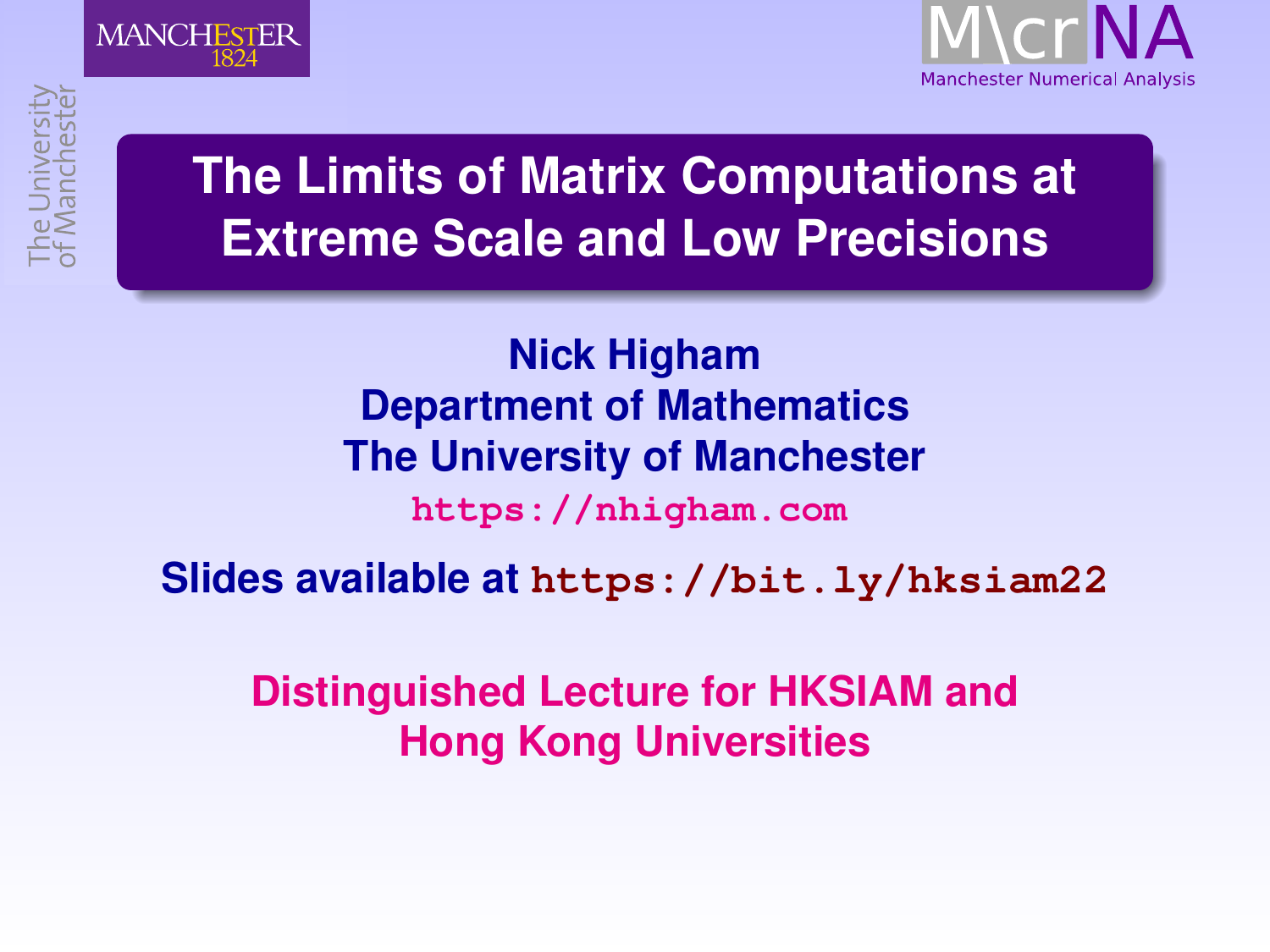# The Limits of What We Can Compute

 $n \times n$  matrix prob.: rounding error bound  $f(n)u$ .

- ⋆ **Problem dimension** *n*
- ⋆ **Unit roundoff** *u*

both getting **larger**.

Increasingly **mixed precision world**:  $u < u_1 < u_2 \cdots$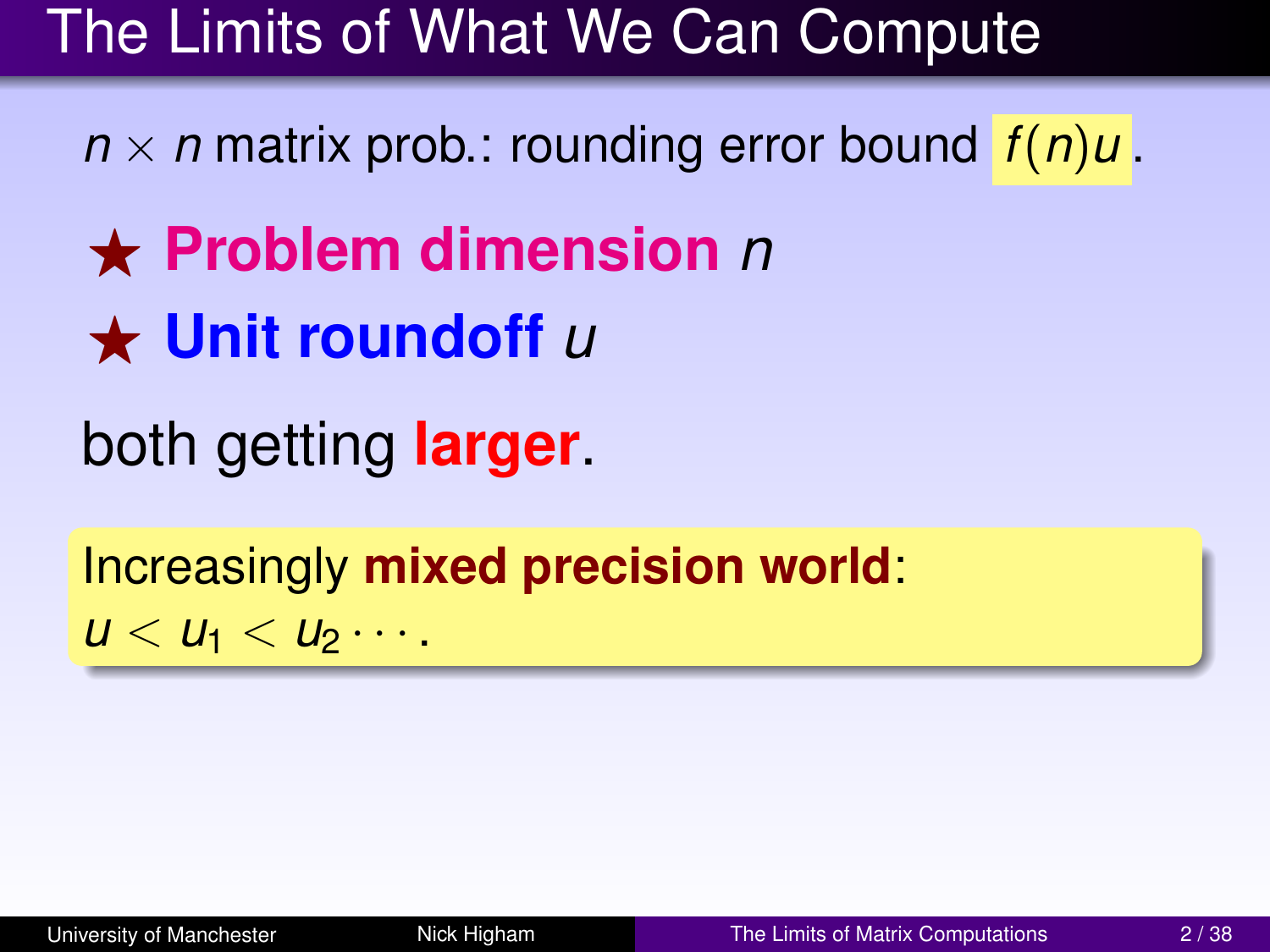# The Limits of What We Can Compute

 $n \times n$  matrix prob.: rounding error bound  $f(n)u$ .

⋆ **Problem dimension** *n*

⋆ **Unit roundoff** *u*

both getting **larger**.

Increasingly **mixed precision world**:  $u < u_1 < u_2 \cdots$ 

### **What can we guarantee about the computed solution?**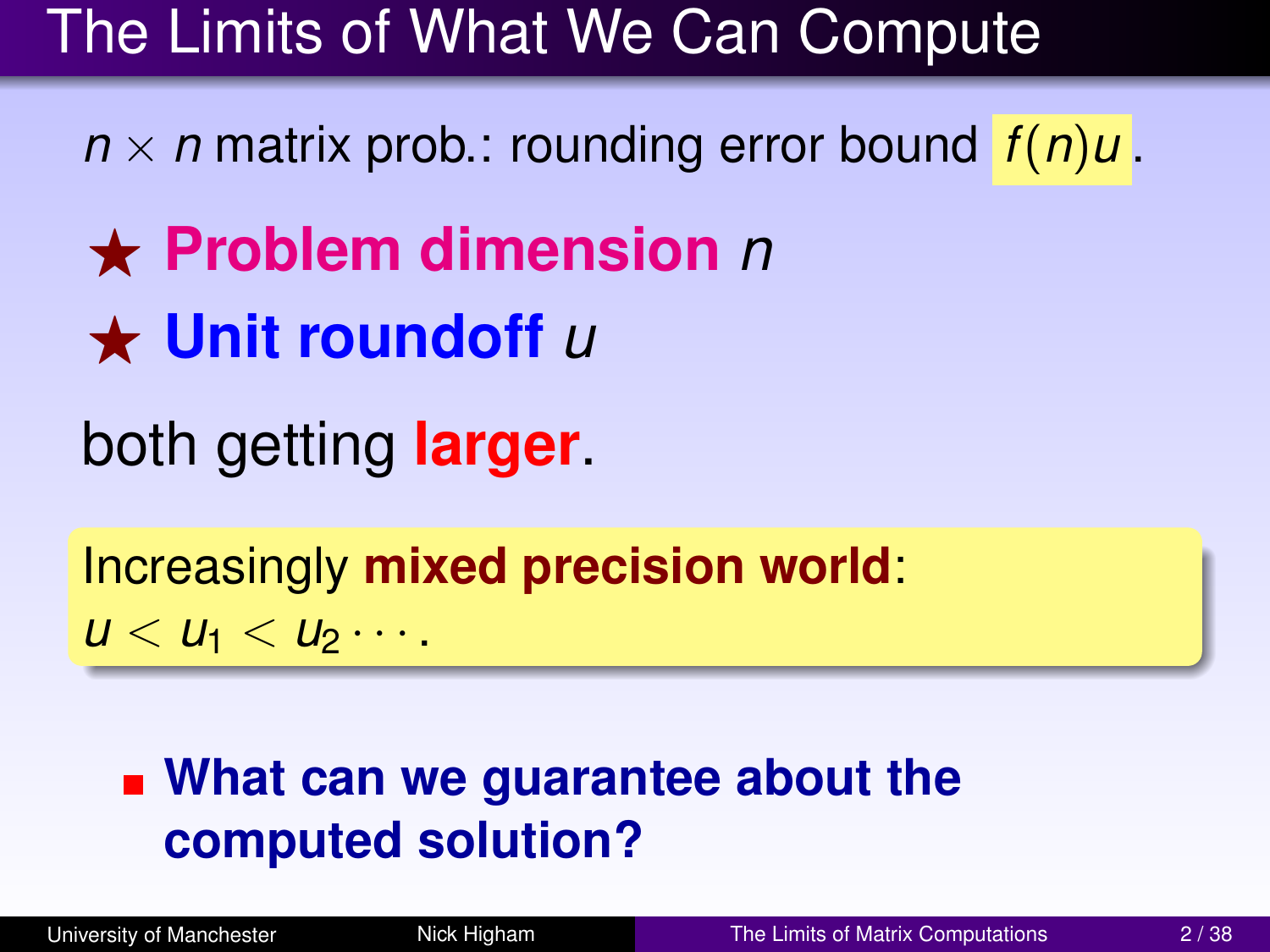# TOP500: November 2021

- **Fugaku** at Riken, Japan
- 158,976 A64FX Fujitsu/ARM v8.2-A CPUs
- **Peak 537 petaflops.**
- IEEE **double** *u* ≈ 1.1×10<sup>−</sup><sup>16</sup> , **half**  $u \approx 4.9 \times 10^{-4}$ .



|            | Rate                                    | n                                          |  |
|------------|-----------------------------------------|--------------------------------------------|--|
| <b>HPL</b> | 442 petaflops<br>HPL-AI 2.00 "exaflops" | $2.1 \times 10^{7}$<br>$1.6 \times 10^{7}$ |  |

*Petaflops =* 10<sup>15</sup> *flops Exaflops =* 10<sup>18</sup> *flops*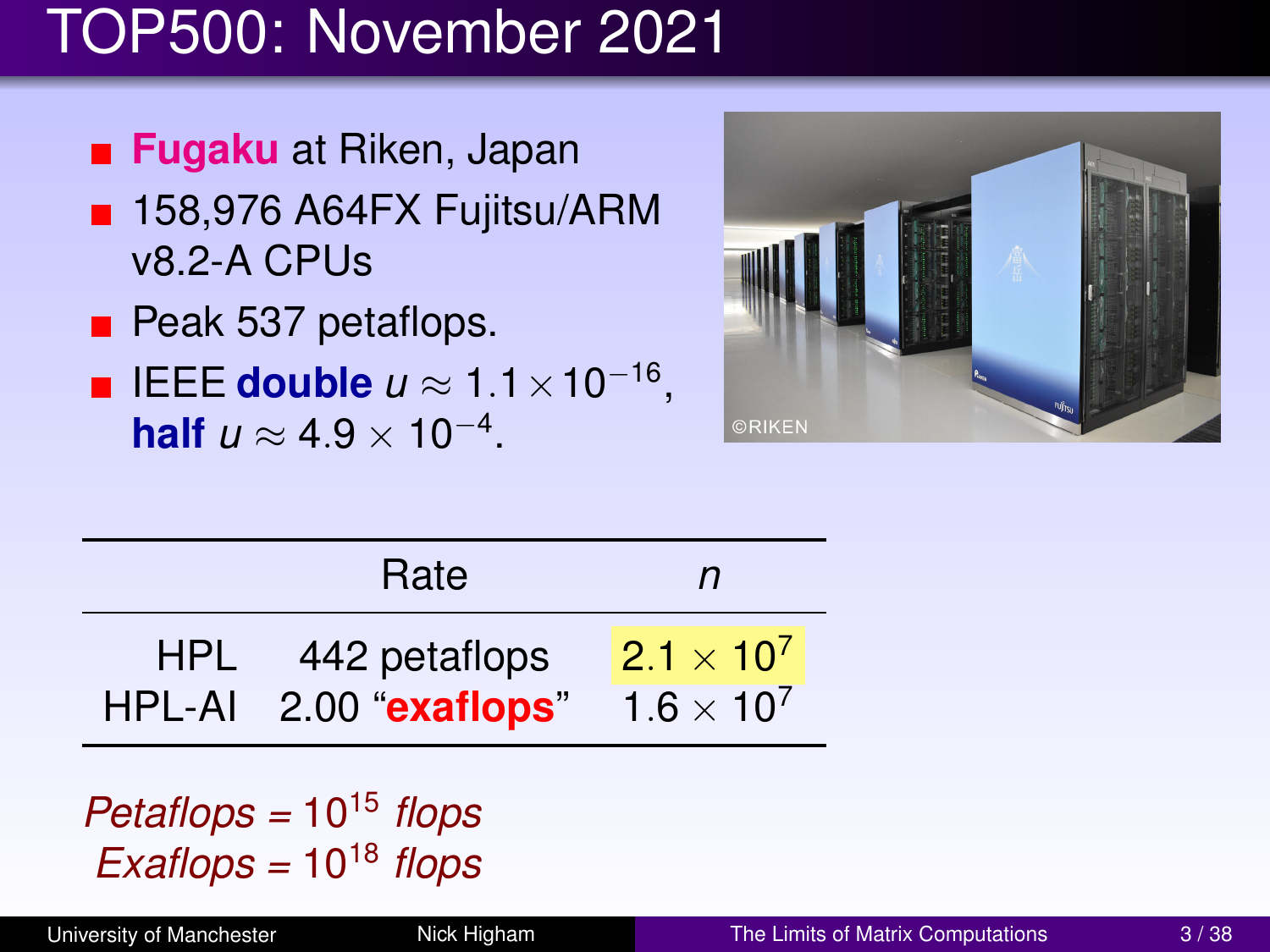# Growth of Problem Size in TOP500

#### Dimension of matrix for #1 machine.

| <b>Machine</b>  | Date | n                   |
|-----------------|------|---------------------|
| Fugaku          | 2021 | $2.1 \times 10^{7}$ |
| Jaguar          | 2010 | $6.3 \times 10^6$   |
| <b>ASCI RED</b> | 2000 | $3.6 \times 10^{5}$ |
| CM-5/1024       | 1993 | $5.2 \times 10^{4}$ |

Growing by roughly a **factor 10 every decade**.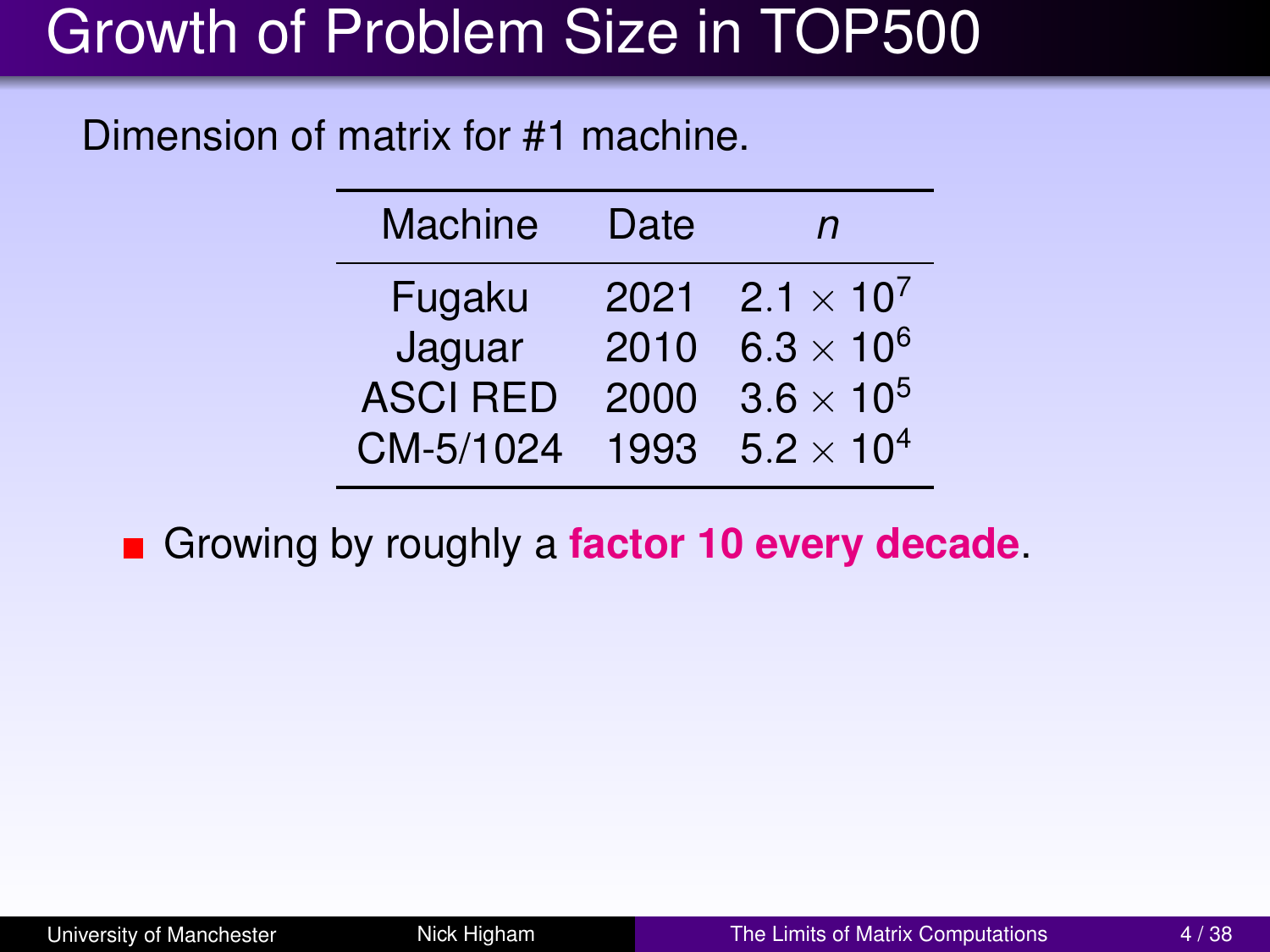# Today's Floating-Point Arithmetics

| <b>Bits</b>   |                   |             |      |                |                       |  |  |  |
|---------------|-------------------|-------------|------|----------------|-----------------------|--|--|--|
| <b>Type</b>   | Name              | Signif. (t) | Exp. | Range          | $u = 2^{-t}$          |  |  |  |
| Quarter       | $fp8 - e5m2$      | 3           | 5    | $10^{\pm 5}$   | $1.2 \times 10^{-1}$  |  |  |  |
| Quarter       | $fp8 - e4m3$      | 4           | 4    | $10^{\pm 2}$   | $6.2 \times 10^{-2}$  |  |  |  |
| Half          | bfloat16          | 8           | 8    | $10^{\pm 38}$  | $3.9 \times 10^{-3}$  |  |  |  |
| Half          | fp16              | 11          | 5    | $10^{\pm 5}$   | $4.9 \times 10^{-4}$  |  |  |  |
| <b>Single</b> | fp $32$           | 24          | 8    | $10^{\pm 38}$  | $6.0 \times 10^{-8}$  |  |  |  |
| <b>Double</b> | f <sub>D</sub> 64 | 53          | 11   | $10^{\pm 308}$ | $1.1 \times 10^{-16}$ |  |  |  |

■ fp8 types introduced on NVIDIA H100 (2022).

- **B** Bfloat16 used by Google TPU, Arm, Intel.
- **F** Fp16 used by NVIDIA GPUs, AMD Radeon Instinct GPUs, ARM NEON, Fujitsu A64FX ARM.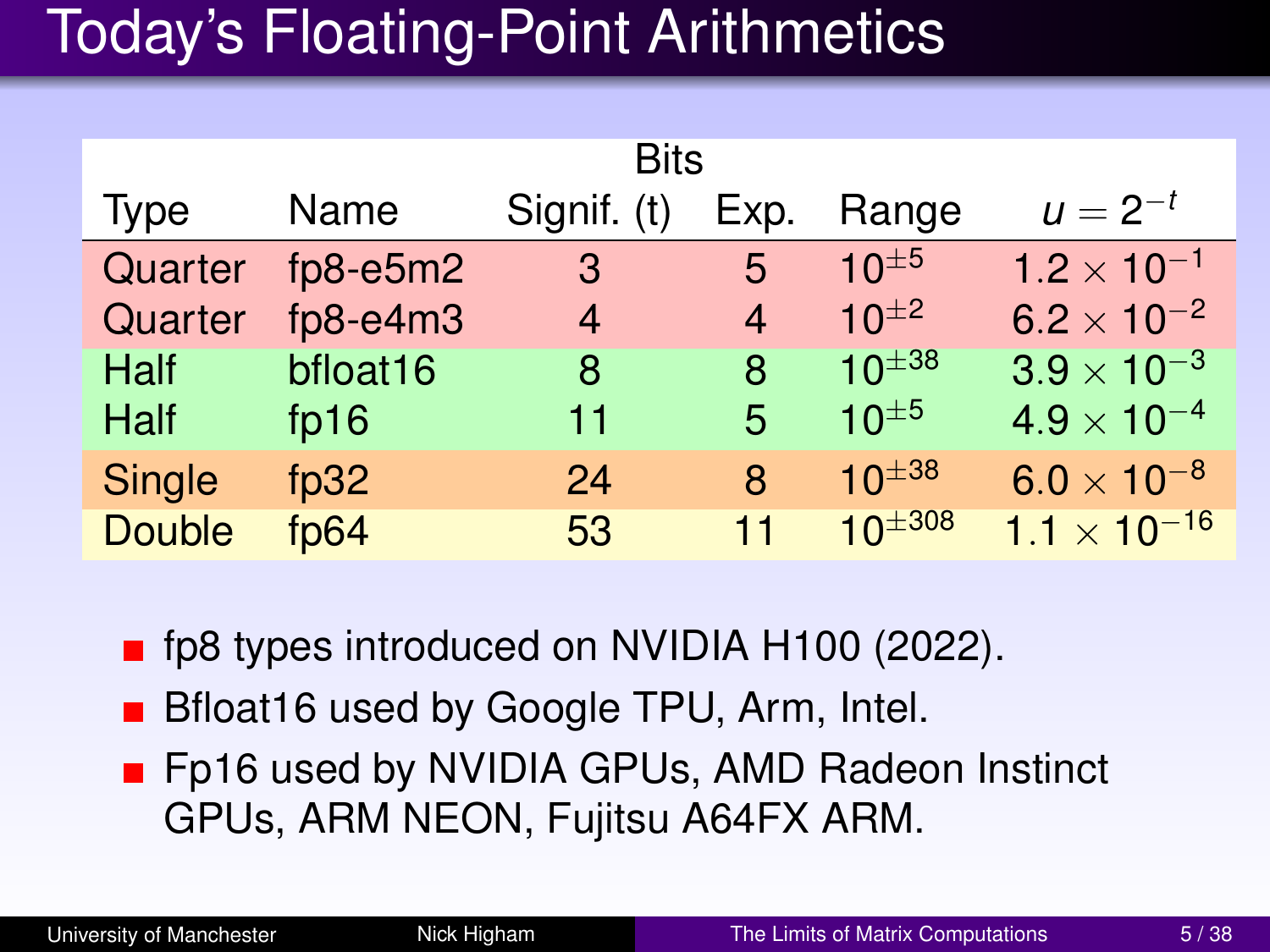# Backward Error Analysis for LU Factorization

Let 
$$
\gamma_n = \frac{nu}{1 - nu} = nu + O(u^2)
$$
.

#### Theorem

*Computed solution*  $\hat{x}$  to  $Ax = b$  where  $A \in \mathbb{R}^{n \times n}$  satisfies

$$
(A + \Delta A)\widehat{x} = b, \quad |\Delta A| \leq \gamma_{3n} |\widehat{L}| |\widehat{U}|.
$$

#### Then for  $n \approx 10^7$ :

- in IEEE double precision,  $nu \approx 2.3 \times 10^{-9}$ .
- $\blacksquare$  in IEEE single precision, *nu* ≈ 1.25.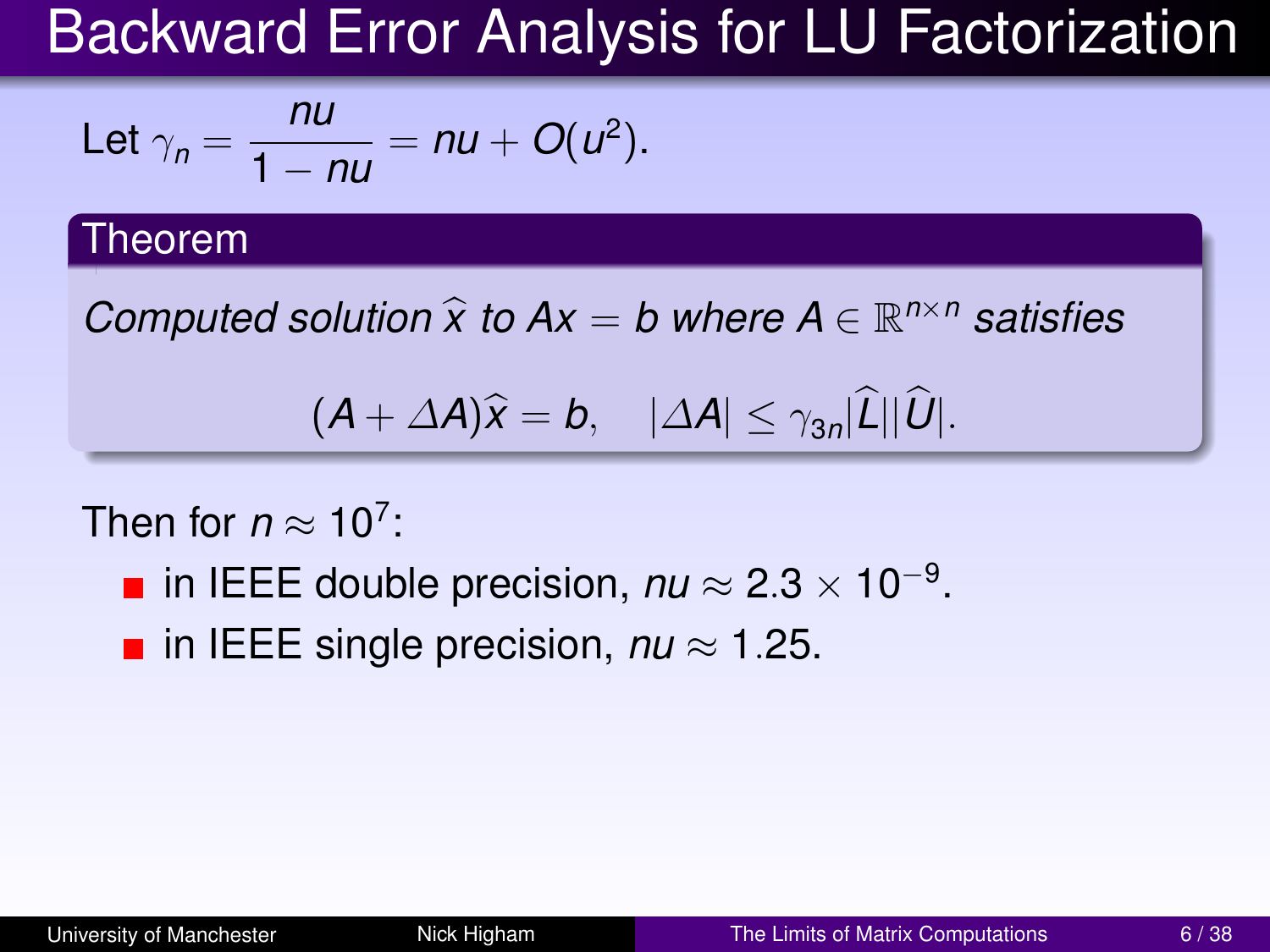## Sharper Bound

Proof uses  $A + \Delta A_1 = \widehat{L}\widehat{U}$ , where (recall  $\gamma_n \approx n\mu$ ),

$$
|\Delta A_1| \leq \begin{bmatrix} \gamma_1 & \gamma_1 & \dots & \dots & \gamma_1 \\ \gamma_1 & \gamma_2 & \dots & \dots & \gamma_2 \\ \vdots & \vdots & \ddots & \dots & \vdots \\ \vdots & \vdots & \ddots & \gamma_{n-1} & \gamma_{n-1} \\ \gamma_1 & \gamma_2 & \dots & \gamma_{n-1} & \gamma_n \end{bmatrix} \circ |\widehat{L}||\widehat{U}|. \quad (*)
$$

Not fruitful to try to use  $(*)$ .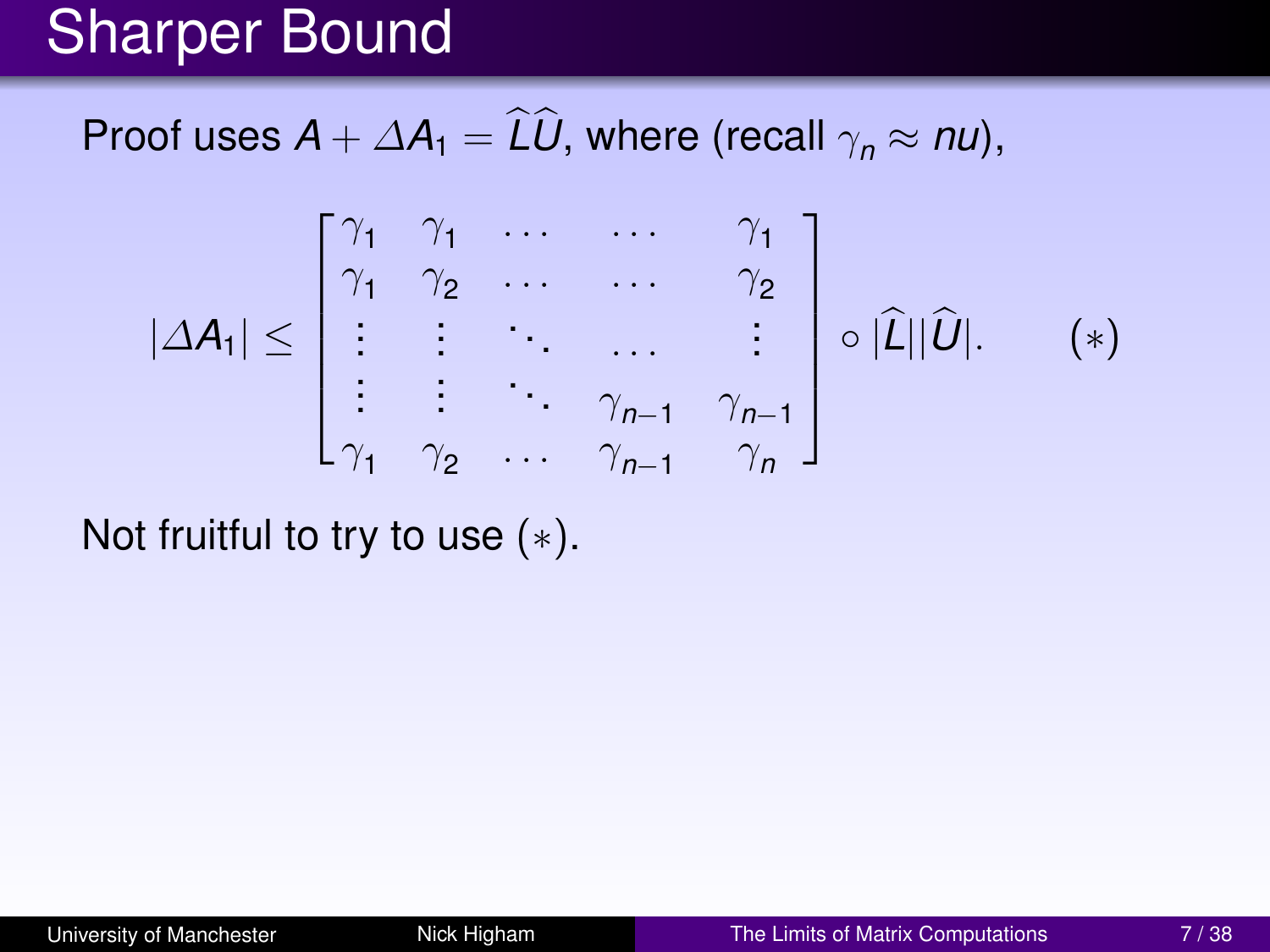# Low Precision in Deep Learning

- $\blacksquare$  "We find that very low precision is sufficient not just for running trained networks but also for training them." —**Courbariaux, Benji & David** (2015)
- $\blacksquare$  "Deep learning models ... are very tolerant of reduced-precision computations."—**Dean (2019)**.

$$
|f|(x^{\mathsf{T}}y)-x^{\mathsf{T}}y|\leq nu|x|^{\mathsf{T}}|y|.
$$

fp16:  $nu = 1$  for  $n = 2048$ bfloat 16:  $nu = 1$  for  $n = 256$ 

■ Yet deep learning successfully uses half precision.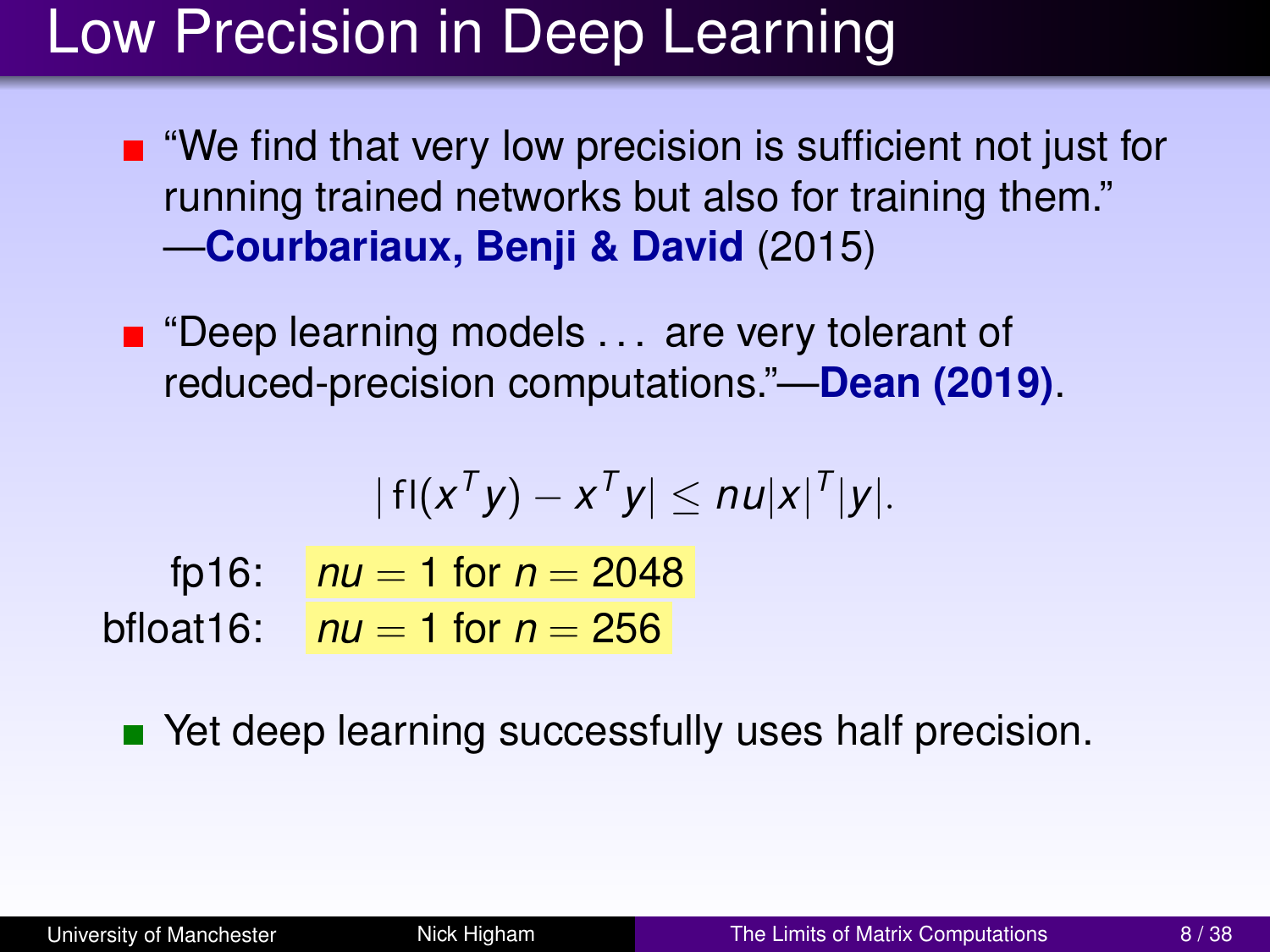# The (Partial) Explanation

- **Inner products** not computed in the obvious way but are **blocked**  $\Rightarrow$  much smaller error bounds possible.
- We use blocked algorithms.
- **Hardware features automatically boost accuracy.**
- The rounding error bounds are **worst-case** and **very pessimistic**. **Probabilistic error bounds** are more insightful.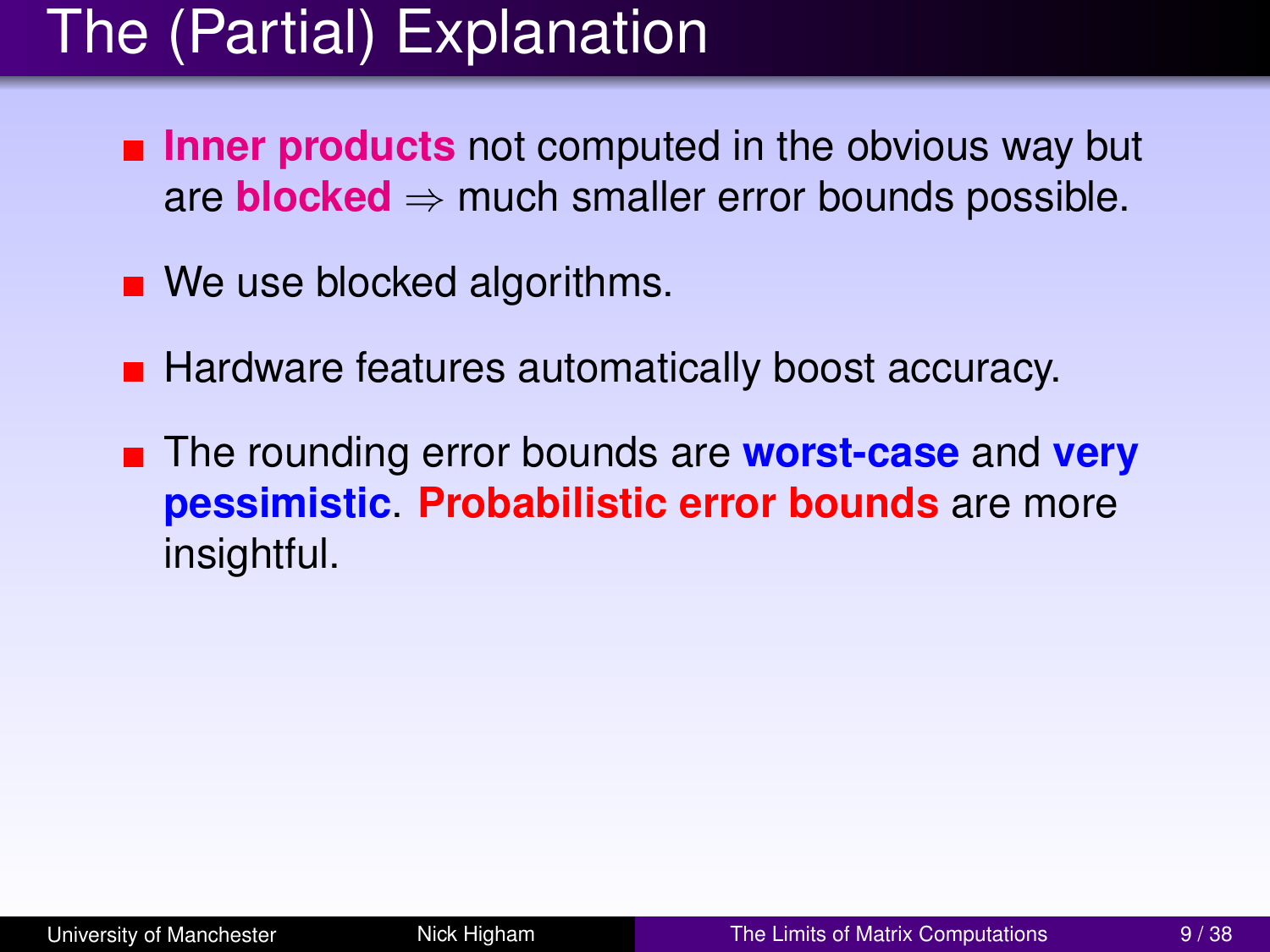# The (Partial) Explanation

- **Inner products** not computed in the obvious way but are **blocked**  $\Rightarrow$  much smaller error bounds possible.
- We use blocked algorithms.
- **Hardware features automatically boost accuracy.**
- The rounding error bounds are **worst-case** and **very pessimistic**. **Probabilistic error bounds** are more insightful.

Blocking is done for speed but also improves accuracy.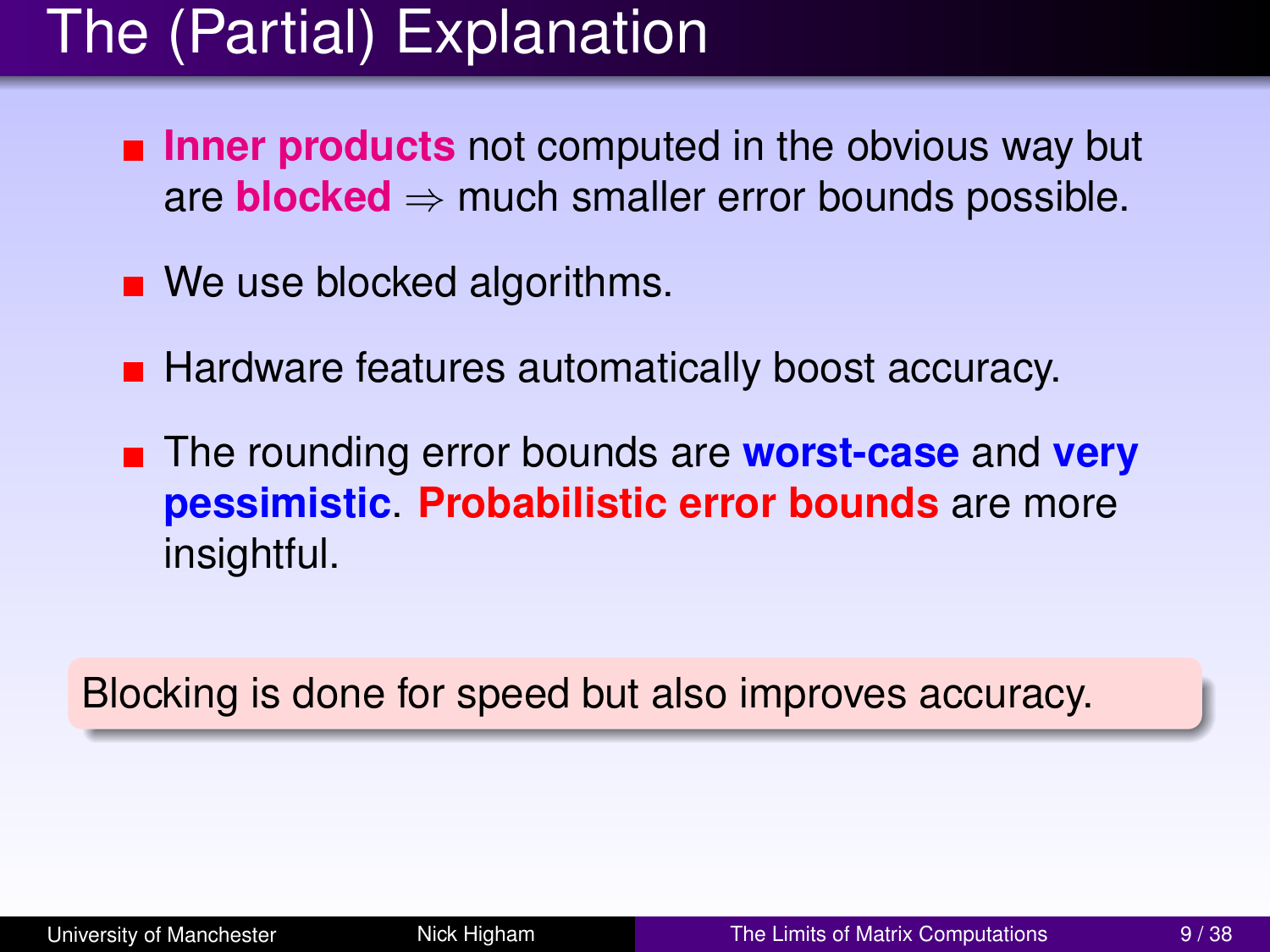## Blocked Inner Products: 2 Pieces

### **Original**

$$
s=\sum_{i=1}^n x_iy_i \Rightarrow |s-\widehat{s}| \leq n u|x|^{\mathsf{T}}|y|.
$$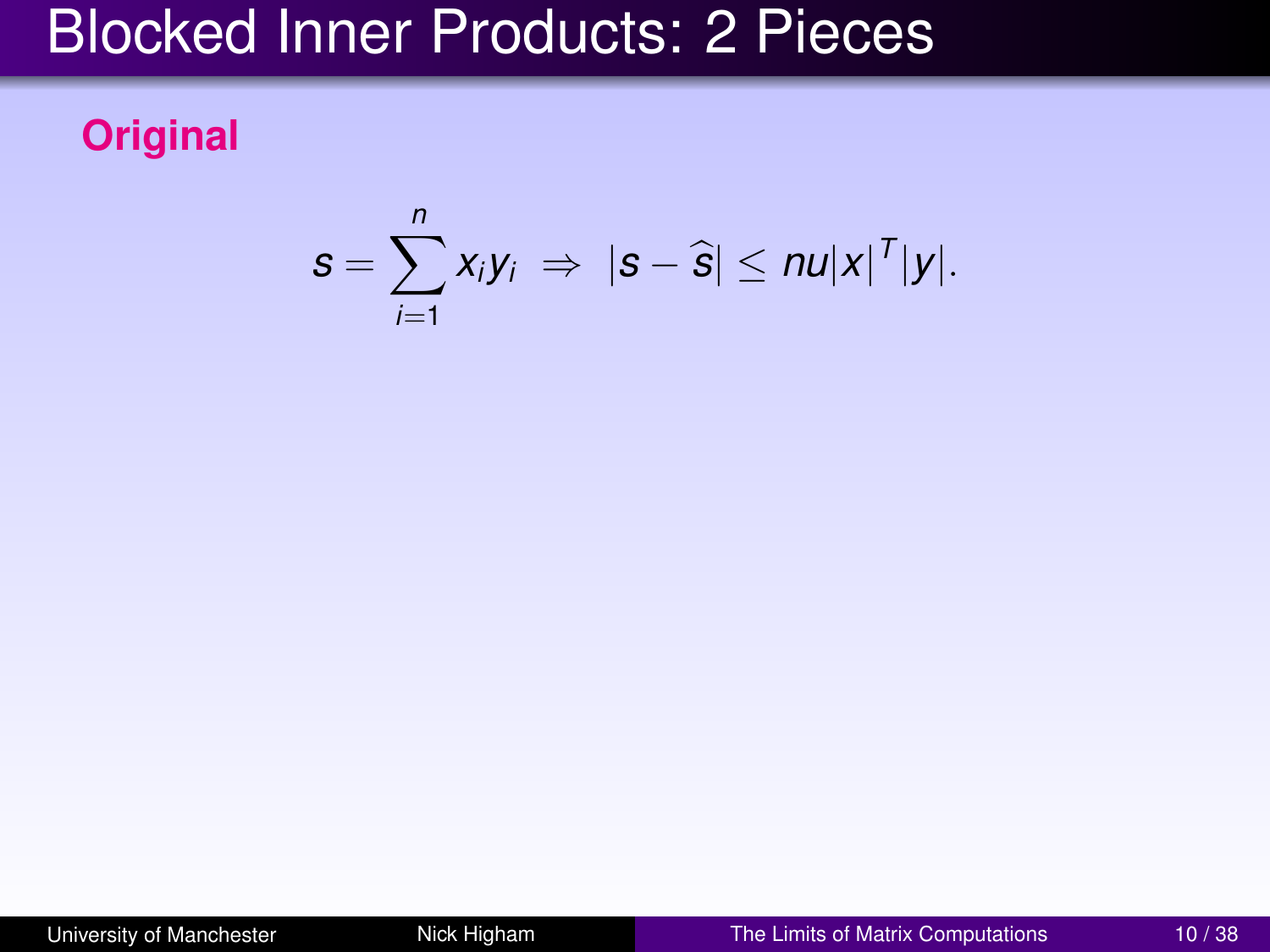### Blocked Inner Products: 2 Pieces

### **Original**

$$
s=\sum_{i=1}^n x_iy_i \Rightarrow |s-\widehat{s}|\leq n u|x|^{\mathsf{T}}|y|.
$$

**Blocked**, 2 pieces  
\nLet 
$$
n = 2b
$$
.  
\n
$$
s_1 = x(1:b)^T y(1:b)
$$
\n
$$
s_2 = x(b + 1:n)^T y(b + 1:n)
$$
\n
$$
s = s_1 + s_2
$$
\n
$$
|s - \hat{s}| \le \left(\frac{n}{2} + 1\right)u|x|^T|y|.
$$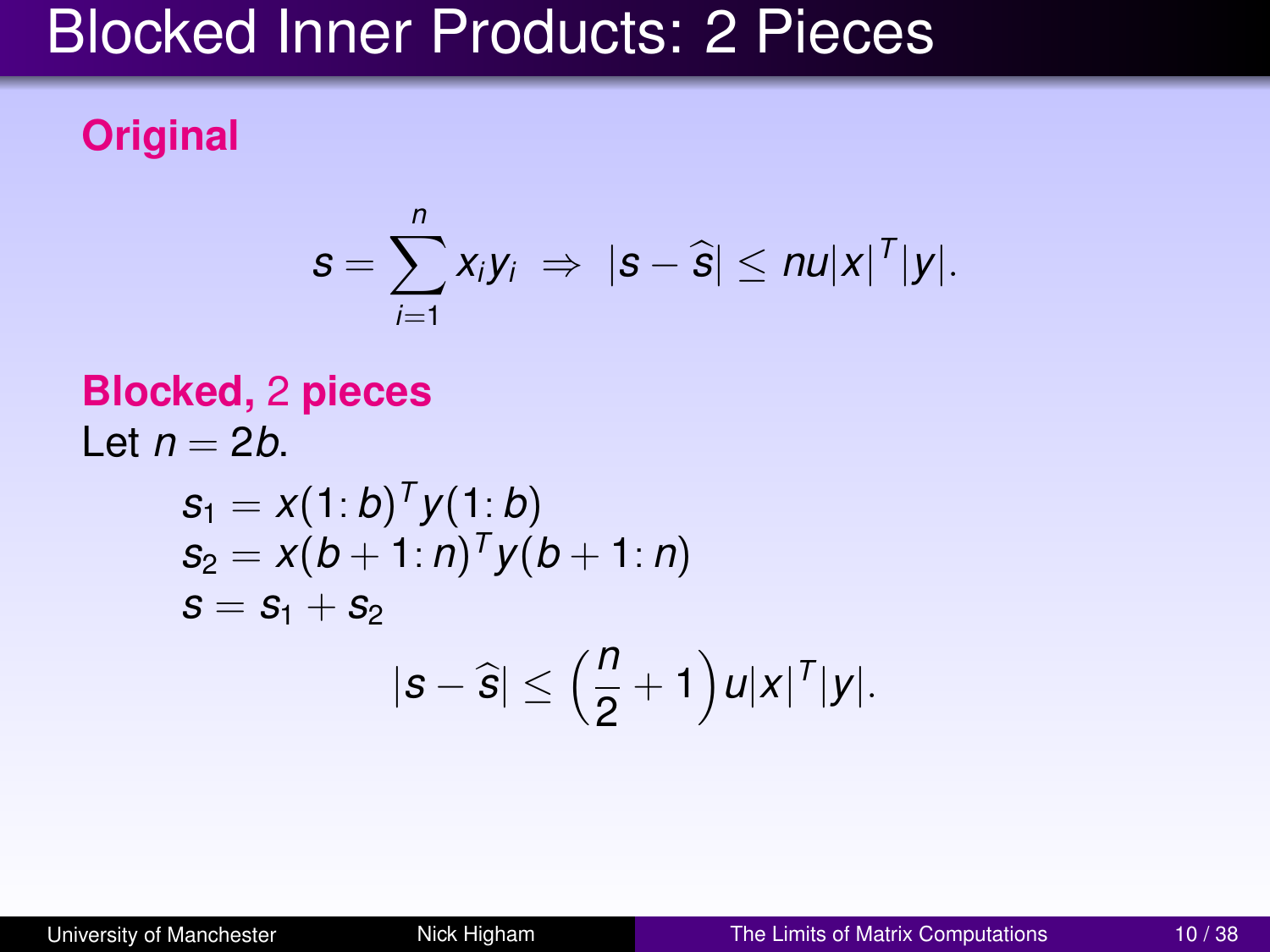### Blocked Inner Products; *k* Pieces

### **Original**

$$
s=\sum_{i=1}^n x_iy_i \Rightarrow |s-\widehat{s}|\leq nu|x|^{\mathsf{T}}|y|.
$$

**Blocked,** *k* **pieces**  
Let 
$$
n = kb
$$
.  

$$
s_i = x((i - 1)b + 1 : ib)^T y((i - 1)b + 1 : ib), i = 1 : k
$$

$$
s = s_1 + s_2 + \dots + s_k
$$

$$
|s - \hat{s}| \le (\frac{n}{k} + k - 1) u|x|^T|y|.
$$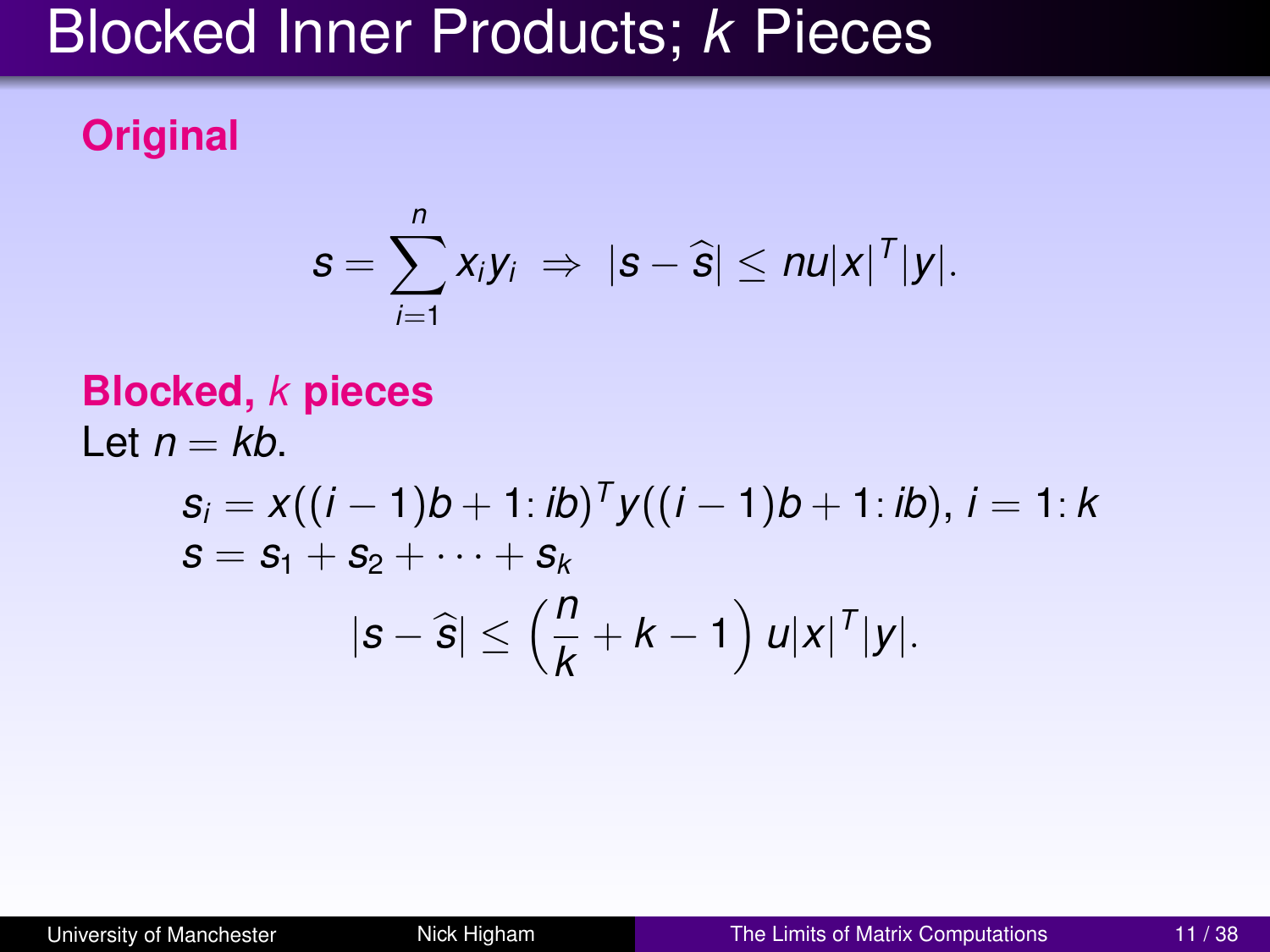## Blocked Inner Products; *k* Pieces

### **Original**

$$
s=\sum_{i=1}^n x_iy_i \Rightarrow |s-\widehat{s}|\leq nu|x|^{\mathsf{T}}|y|.
$$

### **Blocked,** *k* **pieces** Let  $n = kb$ . *s<sup>i</sup>* = *x*((*i* − 1)*b* + 1: *ib*) *<sup>T</sup> y*((*i* − 1)*b* + 1: *ib*), *i* = 1: *k*  $S = S_1 + S_2 + \cdots + S_k$  $|\mathbf{s} - \widehat{\mathbf{s}}| \leq \left(\frac{n}{k}\right)$  $+ k - 1 \right) u|x|^T |y|.$ √

Optimal *k* = *n*:

$$
|s-\hat{s}| \leq 2\sqrt{n}u|x|^T|y|.
$$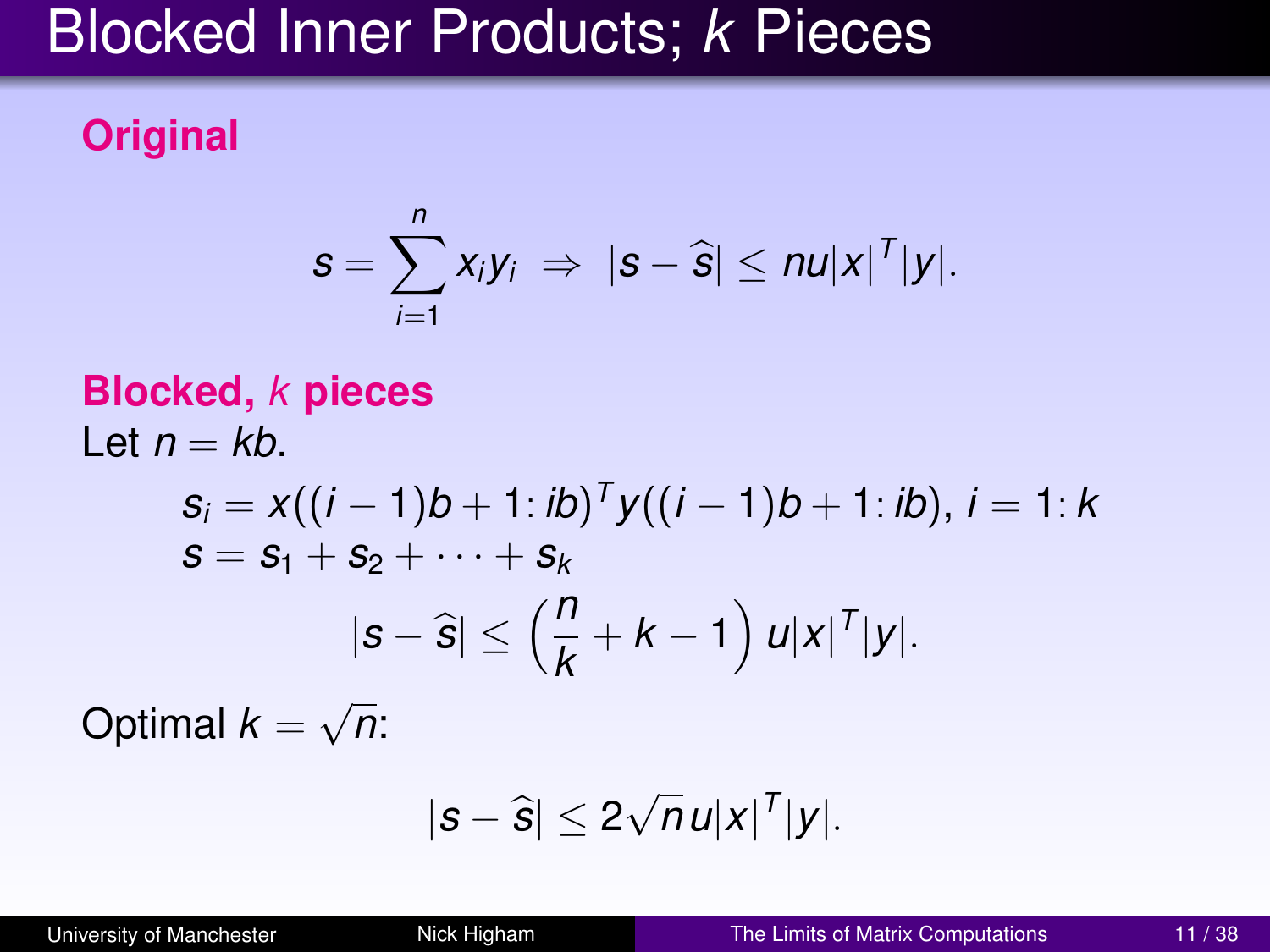## Block Summation

#### **Recursive summation** of  $x_1, \ldots, x_n$ :

- 1  $s = 0$
- 2 for  $i = 1: n$ ,  $s = s + x_i$ , end

### **Standard block summation:**

- **1** sum blocks of size *b* by recursive summation:  $(b-1)n/b = n - n/b$  additions
- 2 sum *n/b* partial sums by recursive summation: *n*/*b* − 1 additions

**Idea:** use a **more accurate method** in step 2. E.g., recursive summation at *higher precision*, *compensated summation*.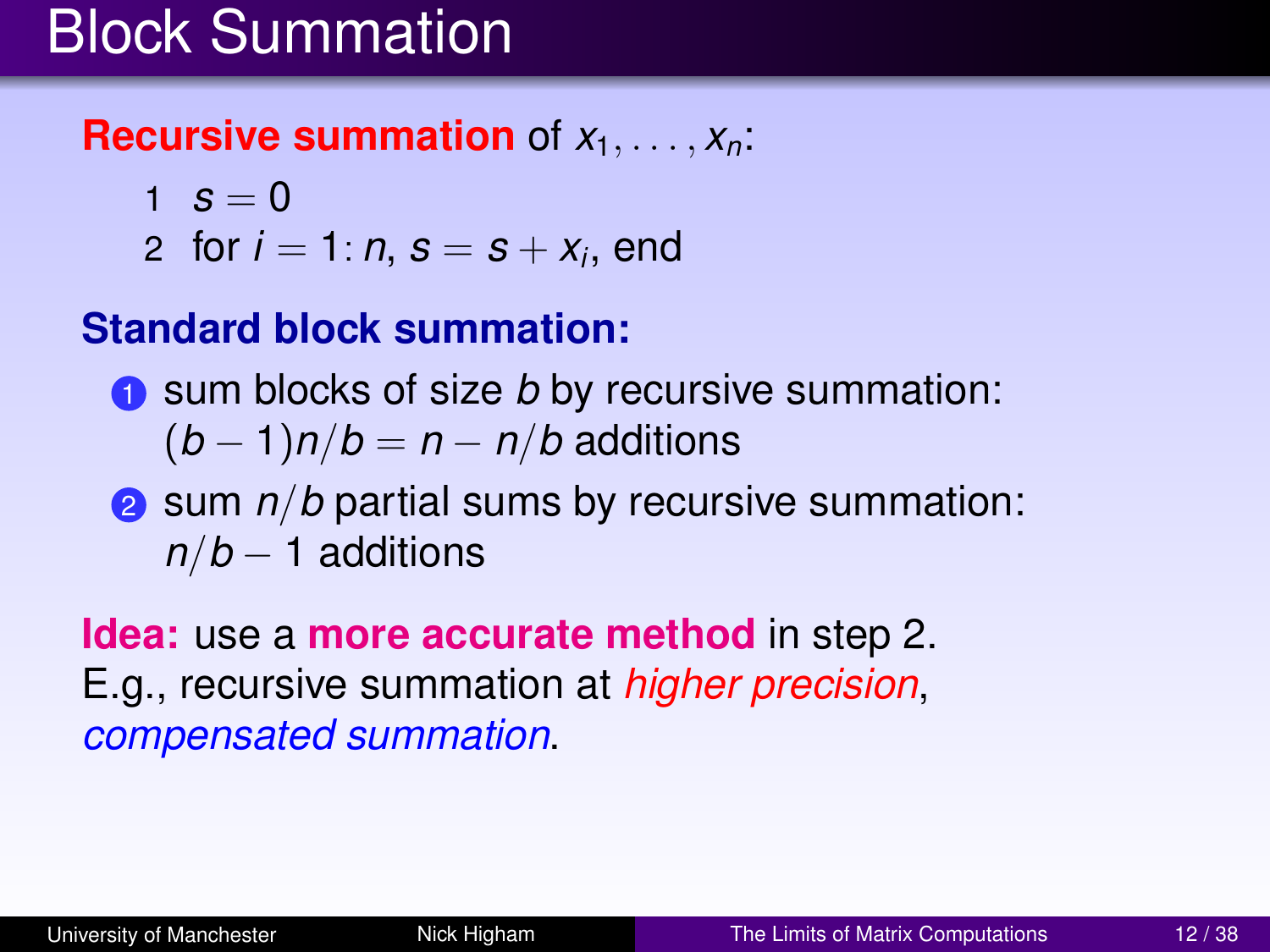## FABsum

**Blanchard, H & Mary (2020)**.

**Input:** *n*-vector *x*, block size *b*, algs **FastSum**, **AccurateSum**.

- 1: **for**  $i = 1$ :  $n/b$  **do**
- 2: Compute  $s_i = \sum_{j=(i-1)b+1}^{ib} x_j$  with **FastSum**.
- 3: **end for**
- 4: Compute  $s = \sum_{i=1}^{n/b} s_i$  with **AccurateSum**.
- **FastSum** is doing *n* − *n*/*b* additions. ■ **AccurateSum** is doing  $n/b - 1$  additions.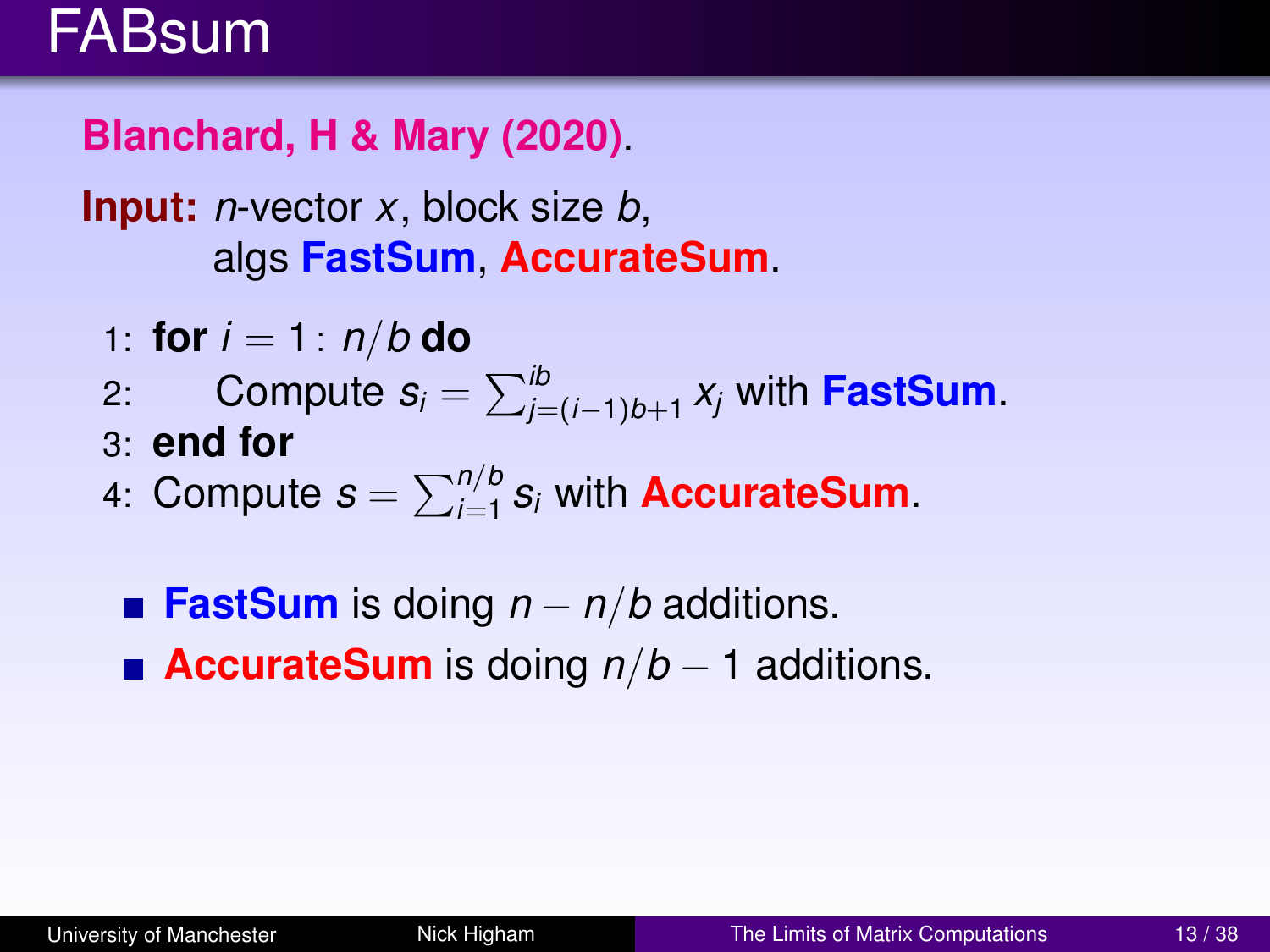## FABsum Error Bound

**FastSum**: 
$$
\widehat{\mathbf{s}} = \sum_{i=1}^{n} x_i (1 + \mu_i^t), \quad |\mu_i^t| \le \epsilon_t(n),
$$

\n**AccurateSum**: 
$$
\widehat{\mathbf{s}} = \sum_{i=1}^{n} x_i (1 + \mu_i^a), \quad |\mu_i^a| \le \epsilon_a(n).
$$

#### Theorem

*The computed* <sup>b</sup>*s from FABsum satisfies*

$$
\widehat{s}=\sum_{i=1}^n x_i(1+\mu_i),
$$

 $|\mu_i| \leq \epsilon(n,b) = \epsilon_f(b) + \epsilon_a(n/b) + \epsilon_f(b)\epsilon_a(n/b).$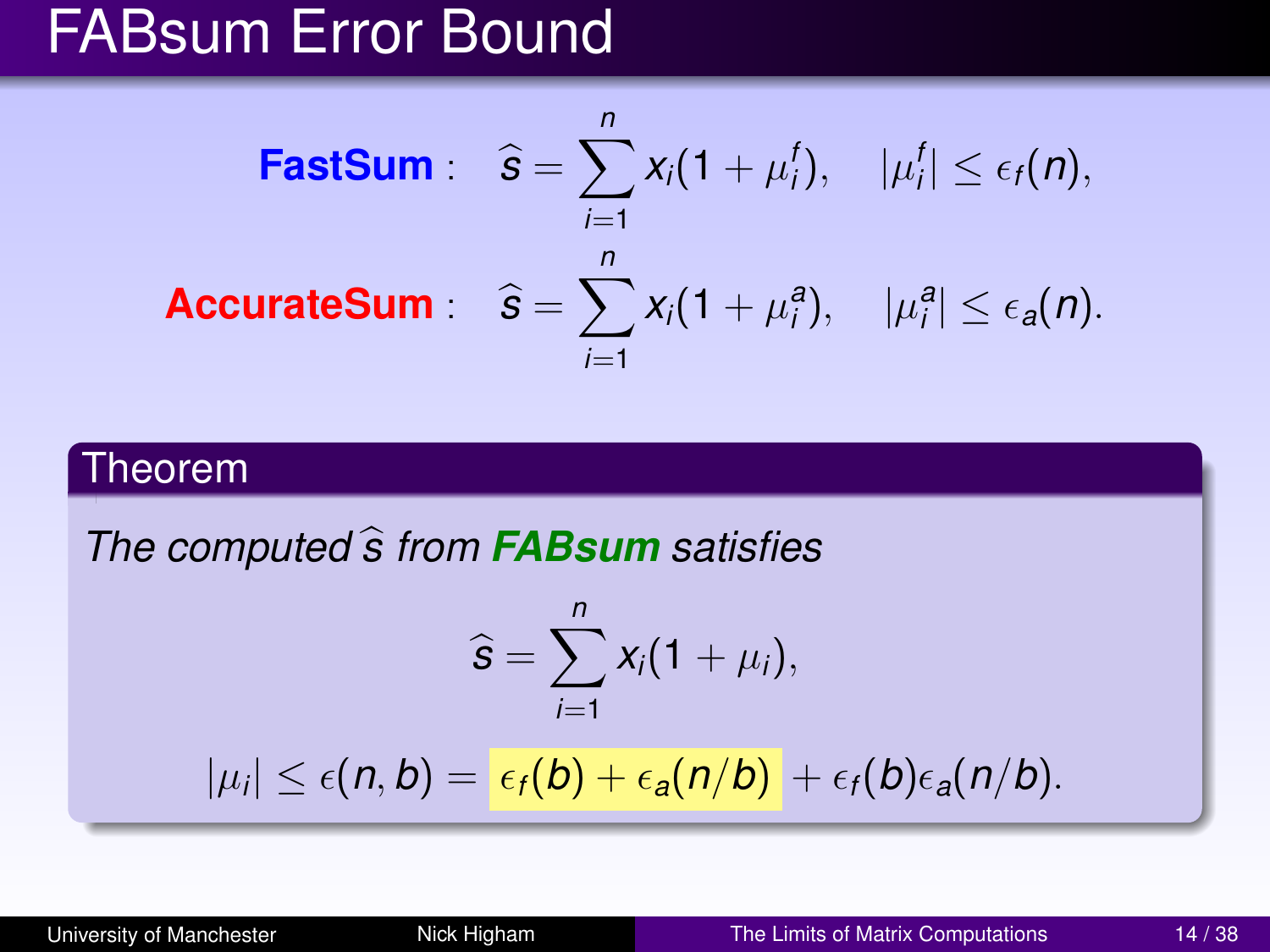## Error Bound for Recursive/Compensated

Take **FastSum** = recursive summation, **AccurateSum** = compensated summation. Then

$$
\epsilon(n,b) = (b+1)u + [4n/b+2+(b-1)^2+2(b-1)] u^2 + O(u^3).
$$

Recall error bound is

- $nu + O(u^2)$  for recursive summation,
- $(n/b)u + O(u^2)$  for blocked summation.

**FABsum** error bound **independent of** *n* to first order.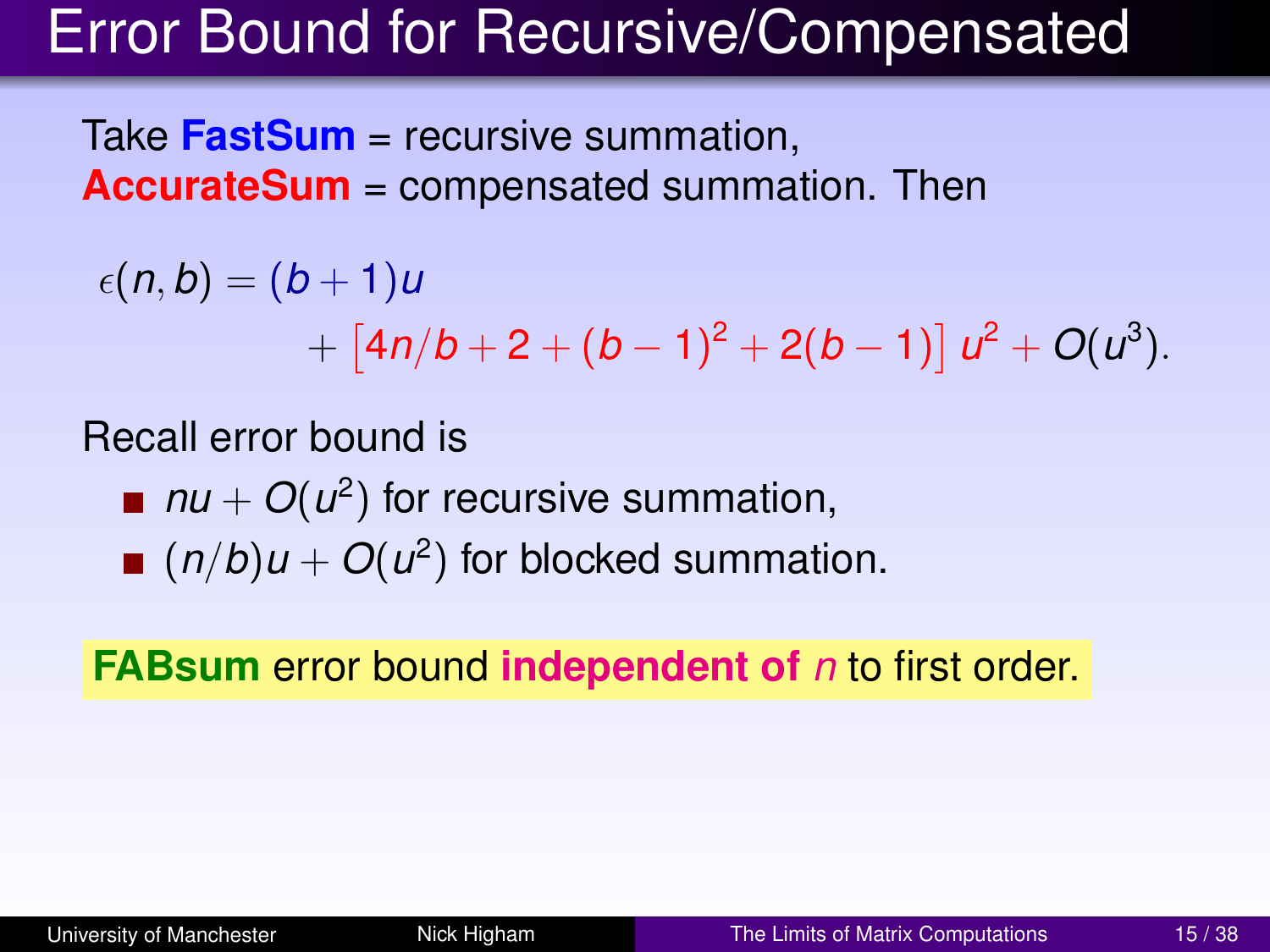# Random Uniform [0, 1], *b* = 128, fp32

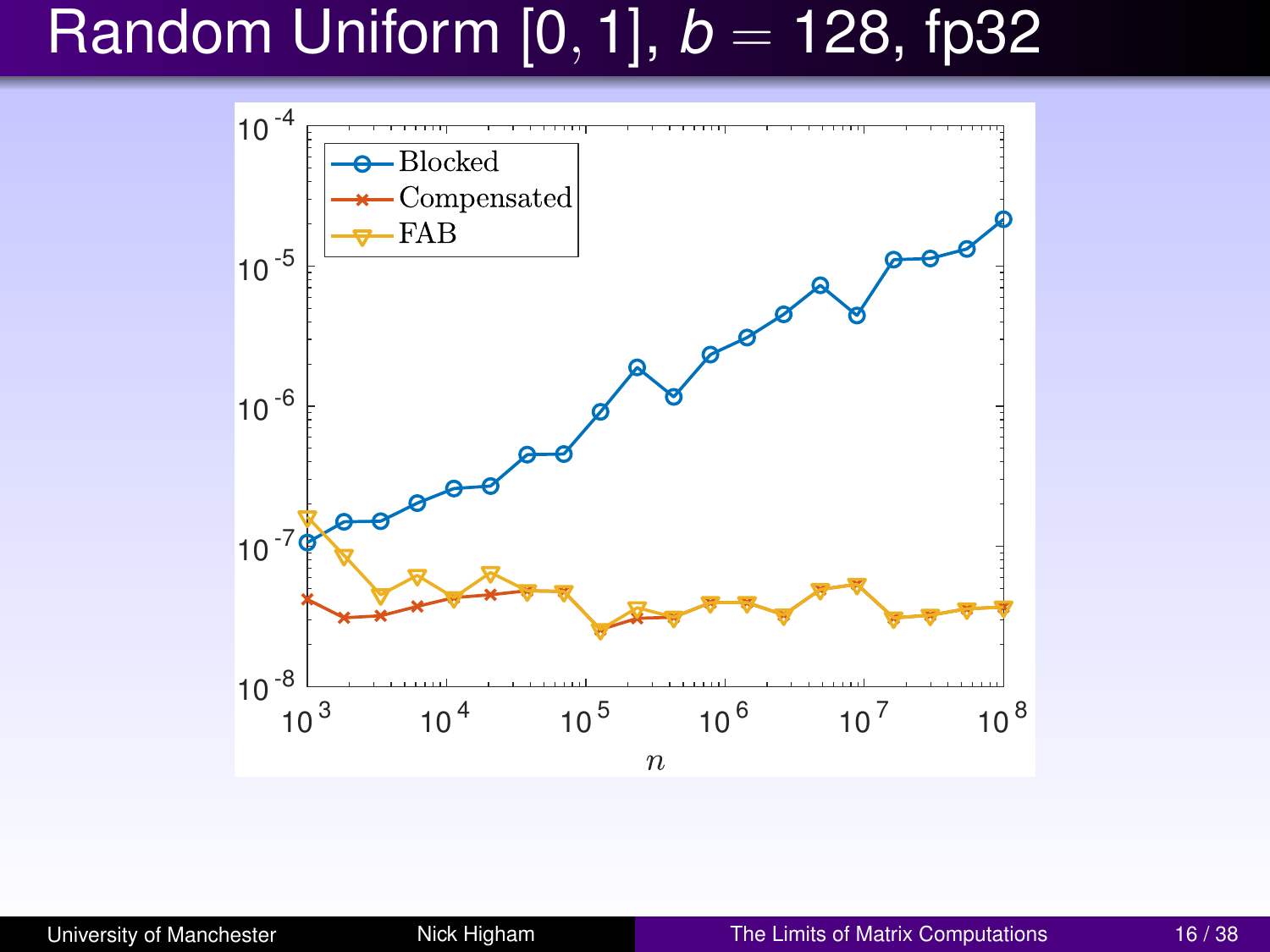# Blocked Matrix Multiplication

Let  $A, B \in \mathbb{R}^{n \times n}$  be partitioned into  $b \times b$  blocks  $A_{ij}$  and  $B_{ij}$ , where  $p = n/b$  is assumed to be an integer. This algorithm computes  $C = AB$ .

| 1 for $i = 1: p$        |
|-------------------------|
| 2 for $j = 1: p$        |
| 3 $C_{ij} = 0$          |
| 4 for $k = 1: p$        |
| 5 $X = A_{ik}B_{kj}$    |
| 6 $C_{ij} = C_{ij} + X$ |
| 7 end                   |
| 8 end                   |
| 9 end                   |

■ Compare 
$$
c_{rs} \leftarrow c_{rs} + a_{rk}b_{ks}
$$
.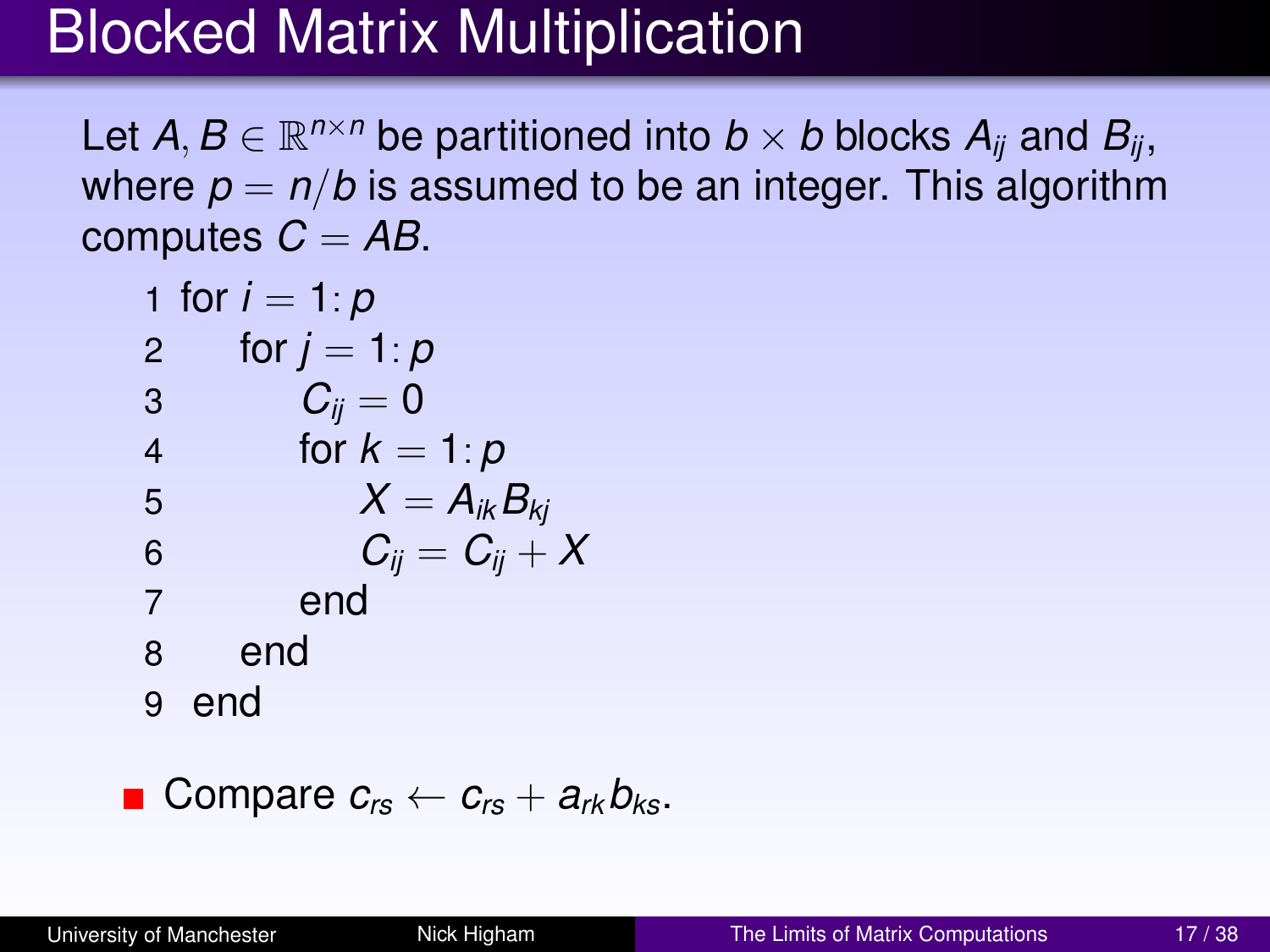# Blocked Algorithms

**LAPACK philosophy**: blocked matrix factorizations with a block size  $b = 128$  or  $b = 256$ .

⇒ **Reduction in error bounds by factor** *b***.**

At block level, apply block inner products giving further reduction!

- LAPACK manual states error bounds  $p(n)u$ , where "*p*(*n*) *is a modestly growing function of n*".
- Standard NLA refs don't mention *b* in error bounds.
	- $\blacksquare$  Optimizing constants not the point (Wilkinson).
	- $\blacksquare$  Constants depend on the block alg.
	- Analysis is more complicated.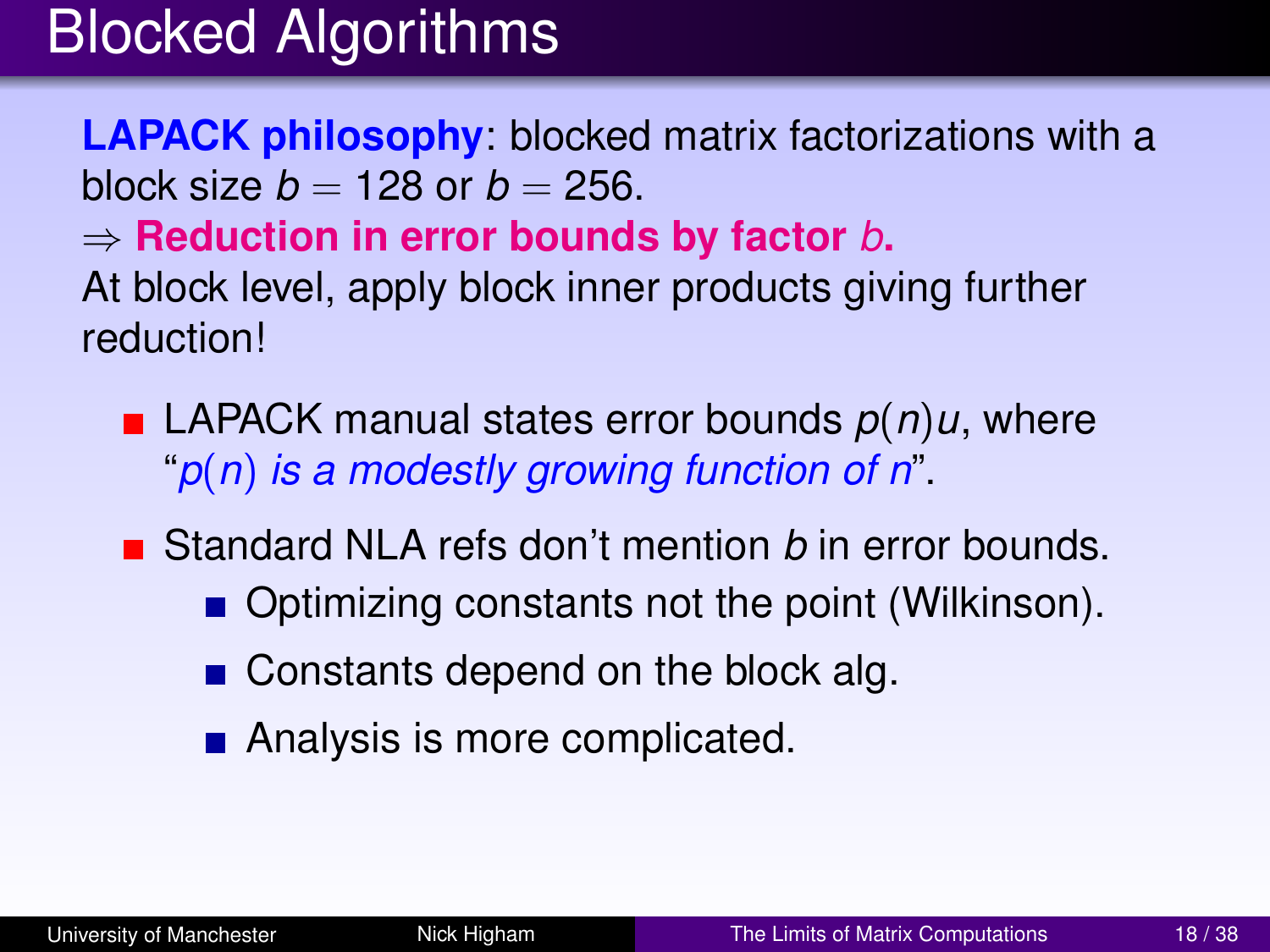# Extended Precision Registers

- **Intel x86-64** processors include 80-bit floating point registers with 64-bit significand (but not used by SSE2).
- Registers have  $u = 2^{-64}$  rather than  $u = 2^{-53}$  for double precision. Error bounds smaller by a factor up to  $2^{11} = 2048.$

**Caveat:** extra precision registers can lead to strange rounding effects, including double rounding!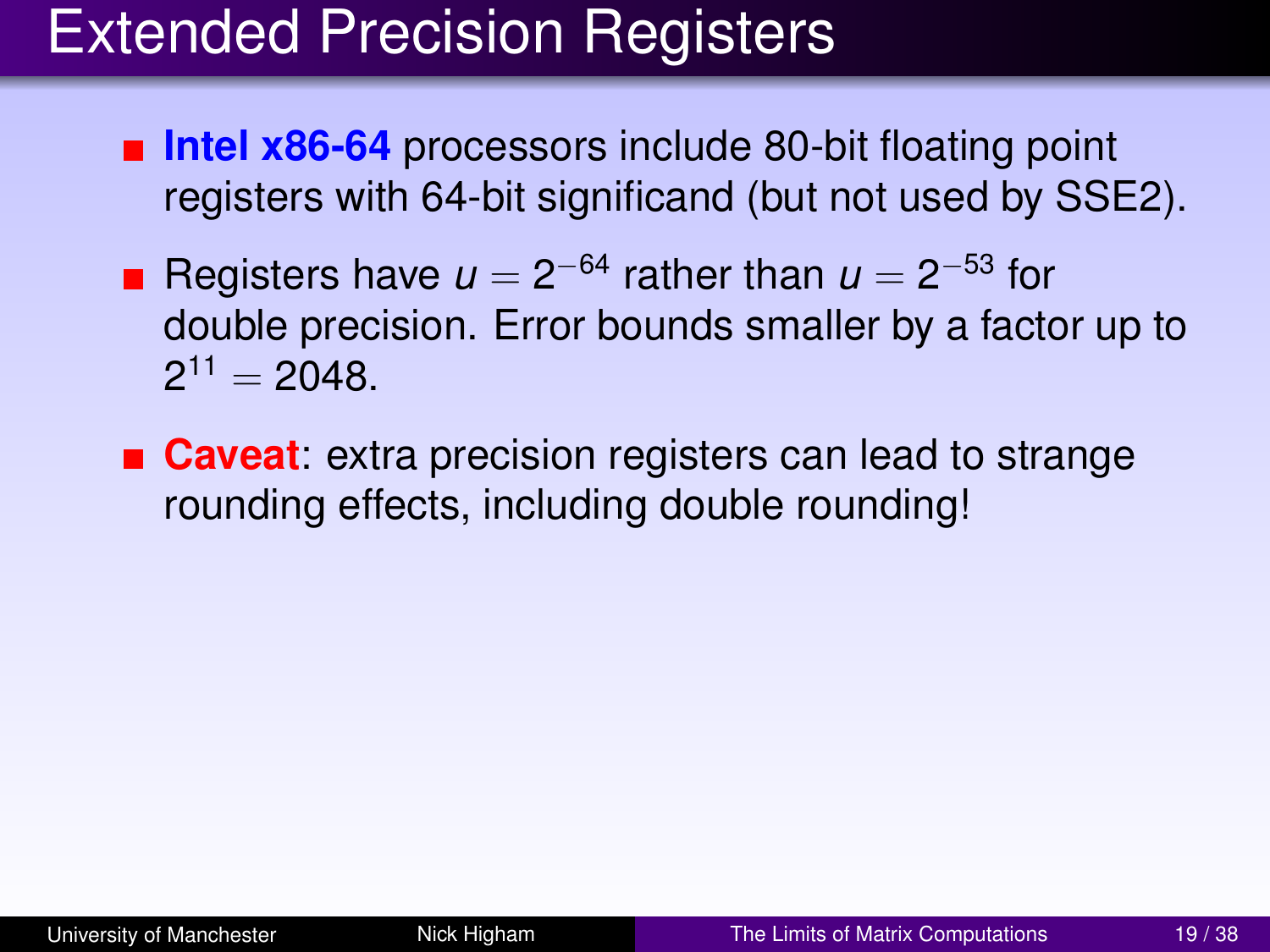# Fused Multiply-Add (FMA)

Computes  $x + yz$  at same speed as "+" or "\*" with just one rounding error.

Without an FMA,

$$
fl(x + yz) = (x + yz(1 + \delta_1))(1 + \delta_2), \quad |\delta_1|, |\delta_2| \le u,
$$

#### but **with an FMA**

$$
fl(x + yz) = (x + yz)(1 + \delta), \quad |\delta| \leq u.
$$

Error bounds for inner product-based computations **reduced by a factor** 2**.**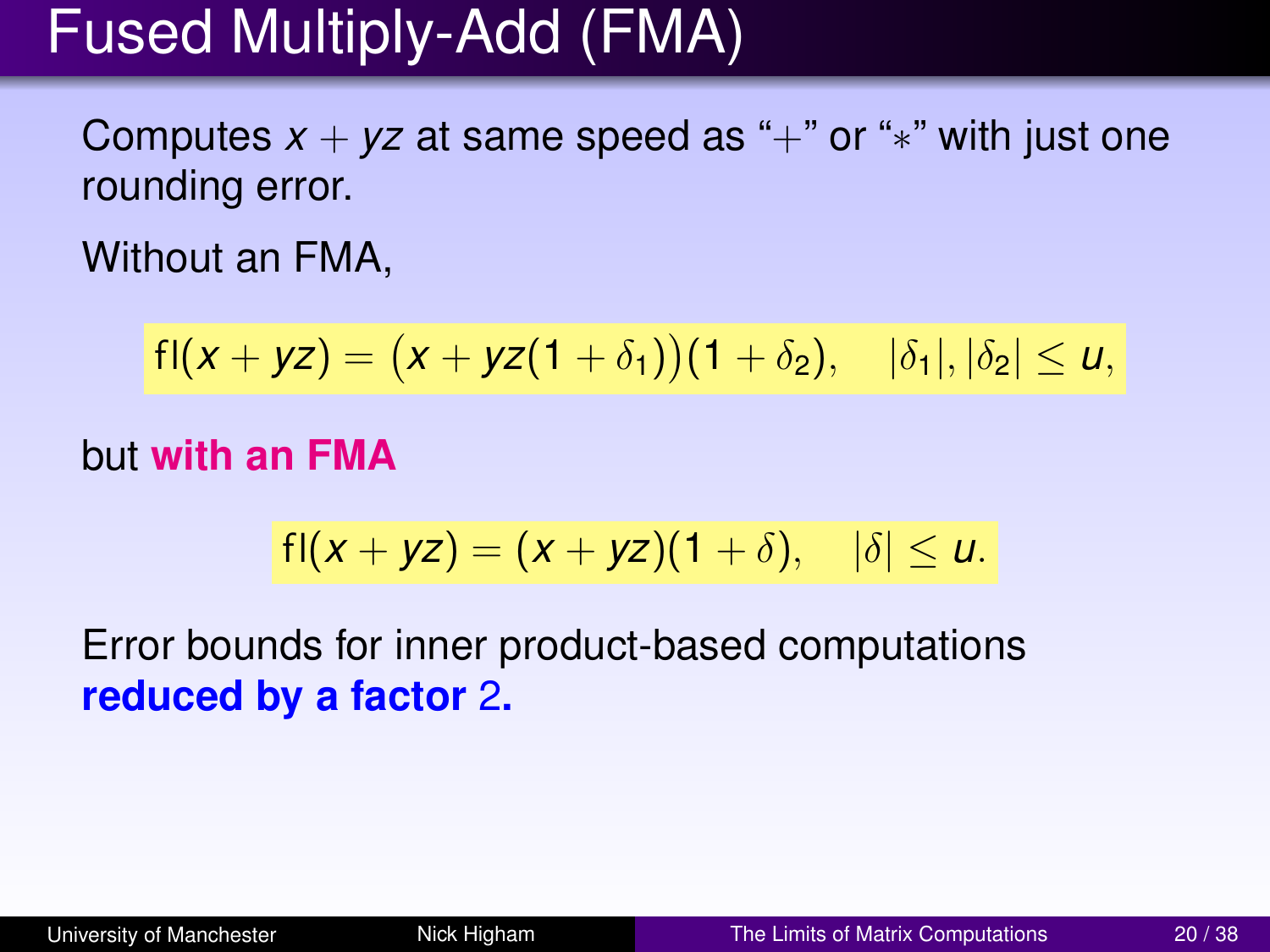# Mixed Precision Block FMA

**Precisions**  $u_{\text{low}}$  (fp8, bfloat16, fp16),  $u_{\text{high}}$  (fp16, fp32).

**Dimensions**:



**Precisions**:



**Computation**:

$$
\mathsf{fl}_{\mathsf{high}}\Big(\textit{C}+\mathsf{fl}_{\mathsf{high}}(\textit{AB})\Big).
$$

**Can chain:**  $C \leftarrow C + AB$ .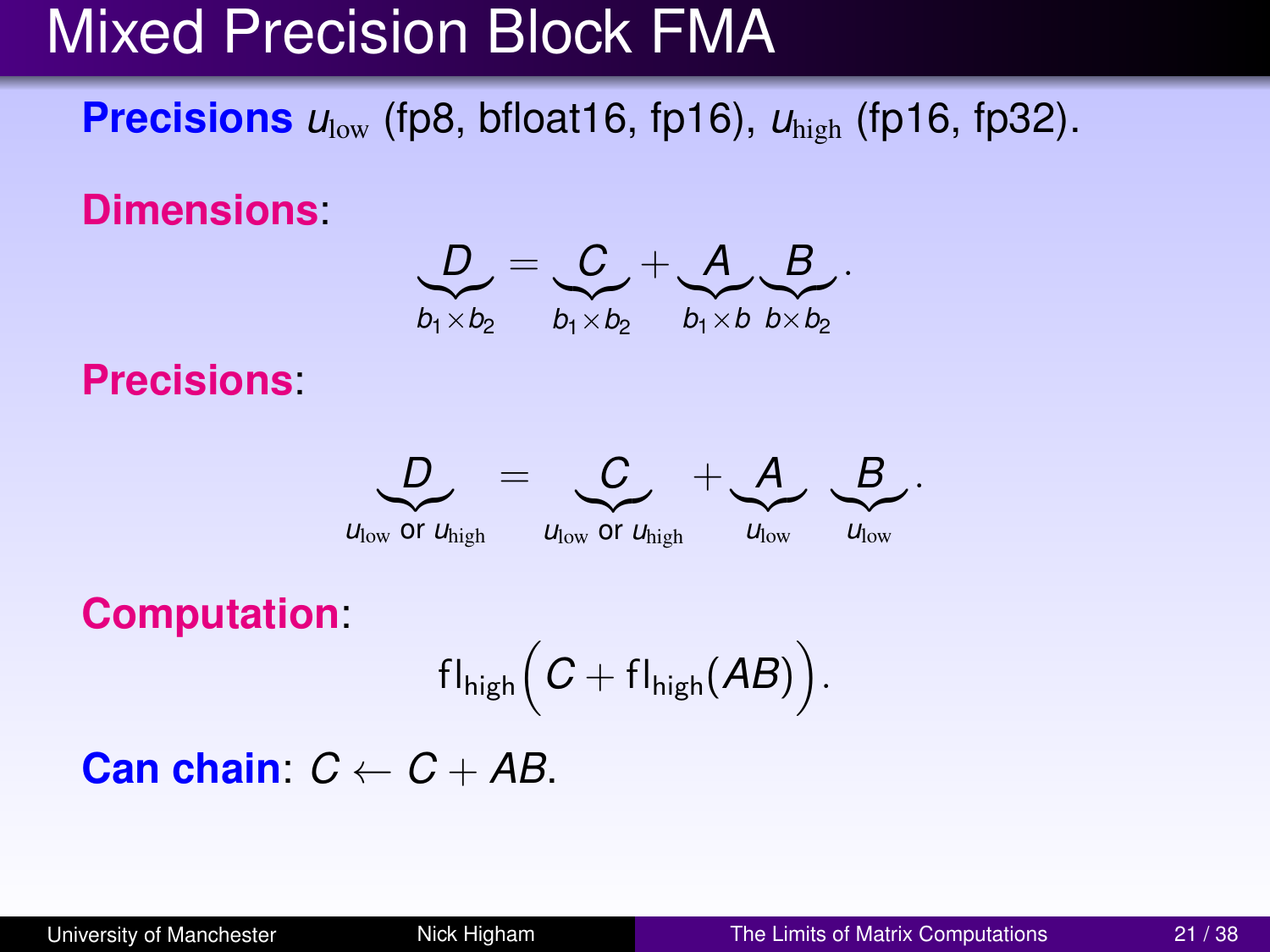## Block FMA Hardware

| <b>Device</b>      | <b>Dimensions</b>           | $U_{\text{low}}$ | $U_{\text{high}}$ |
|--------------------|-----------------------------|------------------|-------------------|
| Google TPU v4i     | $128 \times 128 \times 128$ | bfloat16         | fp32              |
|                    | $4 \times 4 \times 4$       | fp $16$          | fp32              |
|                    | $2 \times 4 \times 2$       | bfloat16         | fp32              |
| <b>NVIDIA A100</b> | $8 \times 8 \times 4$       | bfloat16         | fp32              |
|                    | $8 \times 8 \times 4$       | fp16             | fp32              |
|                    | $8 \times 4 \times 4$       | TFloat-32        | fp32              |
|                    | $2 \times 4 \times 2$       | fp $64$          | fp $64$           |
|                    | NVIDIA V100<br>ARMv8.6-A    |                  |                   |

#### **Note**

- Not necessarily IEEE compliant.
- Very fast throughput (*"one result per cycle"* ) compared with none block-FMA arithmetic.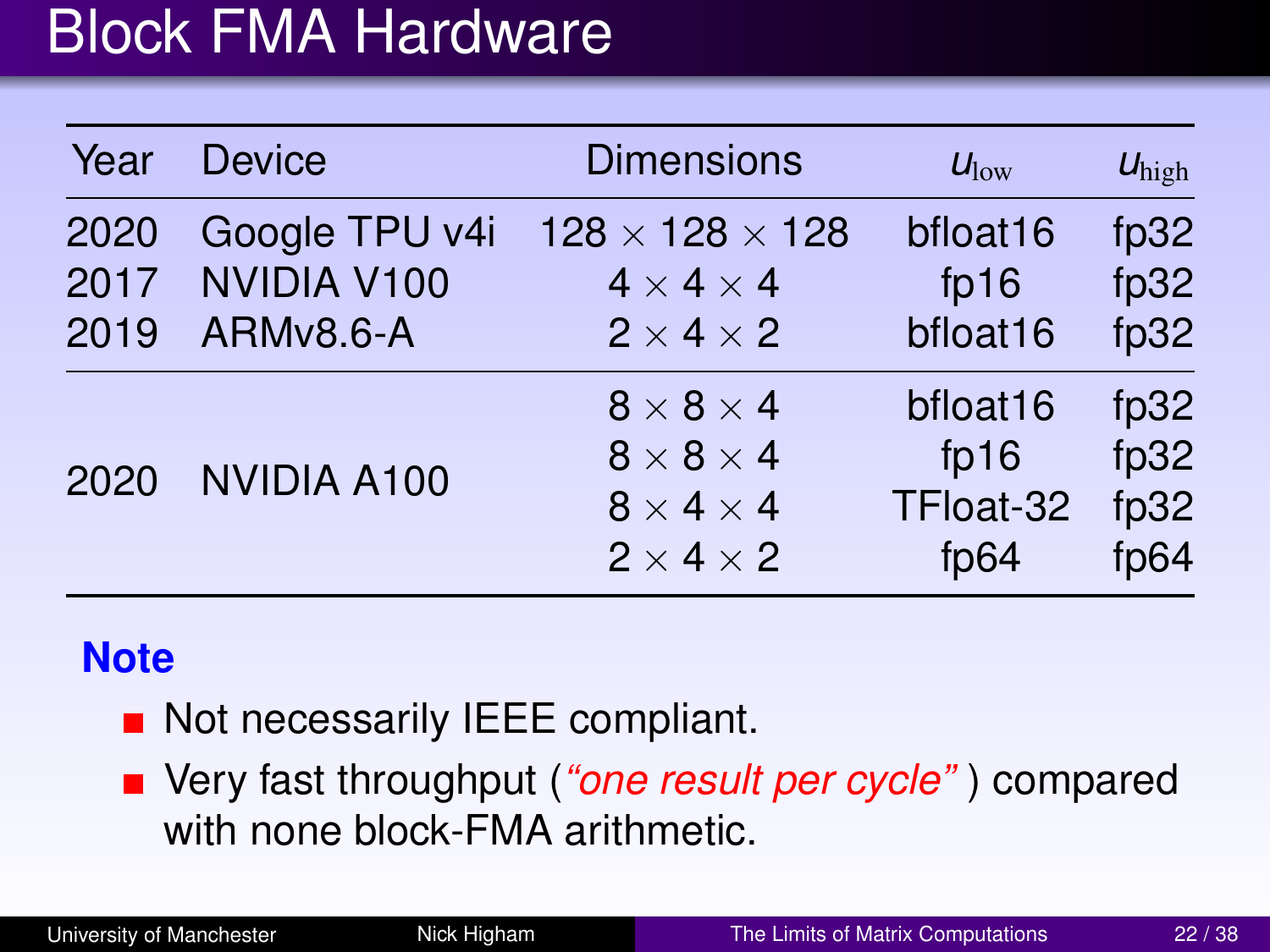# Error Analysis of Block FMAs

#### **Blanchard, H , Lopez, Mary, & Pranesh (2020)**.

Analysis of algs for **matrix mult**  $C = AB$  based on block FMA. *Inherently multiprecision.*

For  $A, B \in \mathbb{R}^{n \times n}$  using chained block  $b \times b$  FMAs,

$$
|C-\widehat{C}|\leq f(n, b, u_{\text{low}}, u_{\text{high}})|A||B|,
$$

where with *A*, *B* given in  $U_{\text{high}}$ ,  $f(.)$  is

Standard in precision  $u_{\text{low}}$   $(n+2)u_{\text{low}}$ Block FMA, *u*high internally 2*u*low + *nu*high Standard in precision *u*high *nu*high

■ Similar results for **LU factorization** and  $Ax = b$ .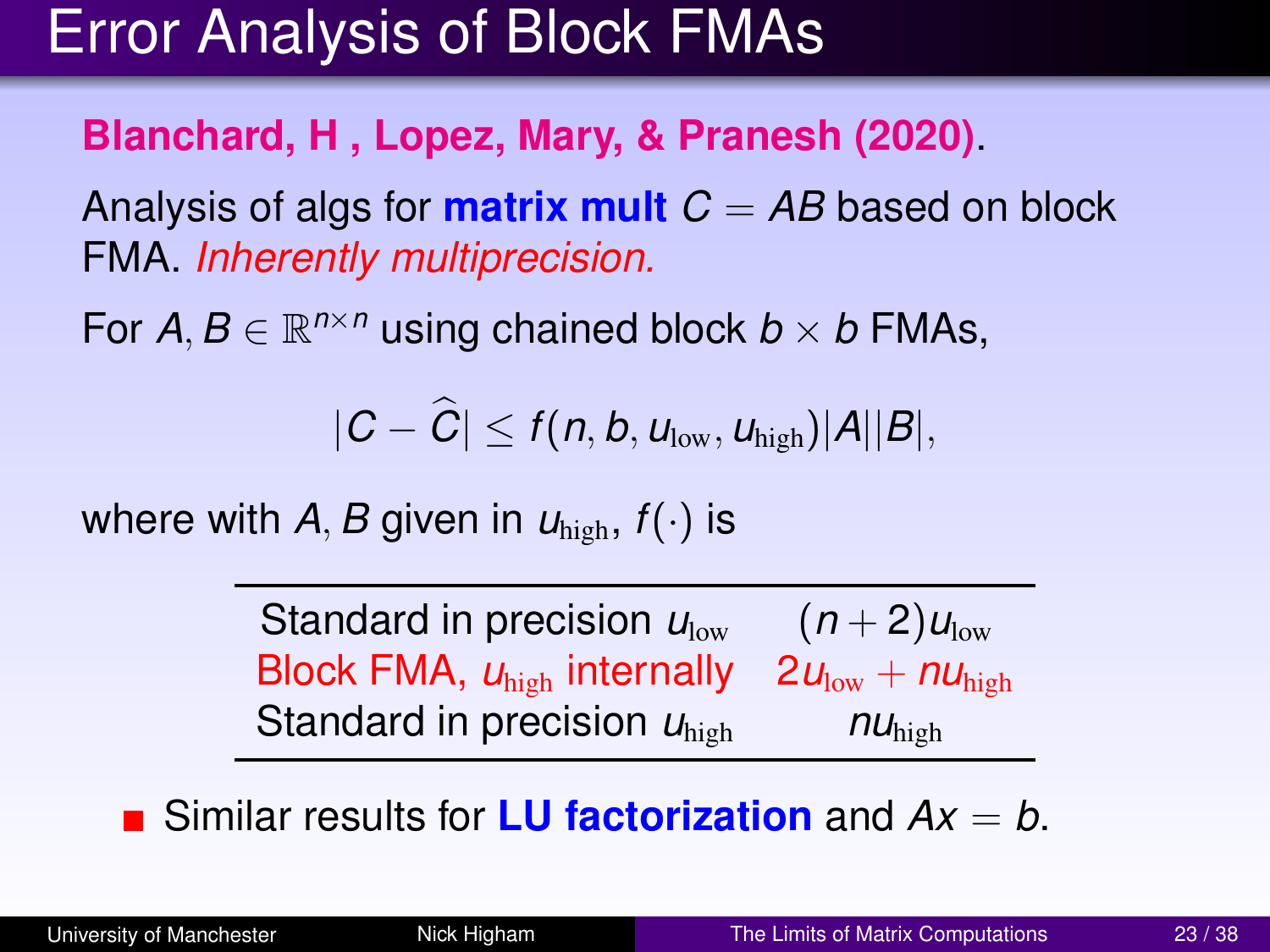# NVIDIA V100

- Matrix entries are rand unif  $[0, 10^{-3}]$ .
- $\ln \text{fp32,}$  cmp'wise error max $_{i,j}$   $|C C|_{ij}/(|A||B|)_{ij}$ :

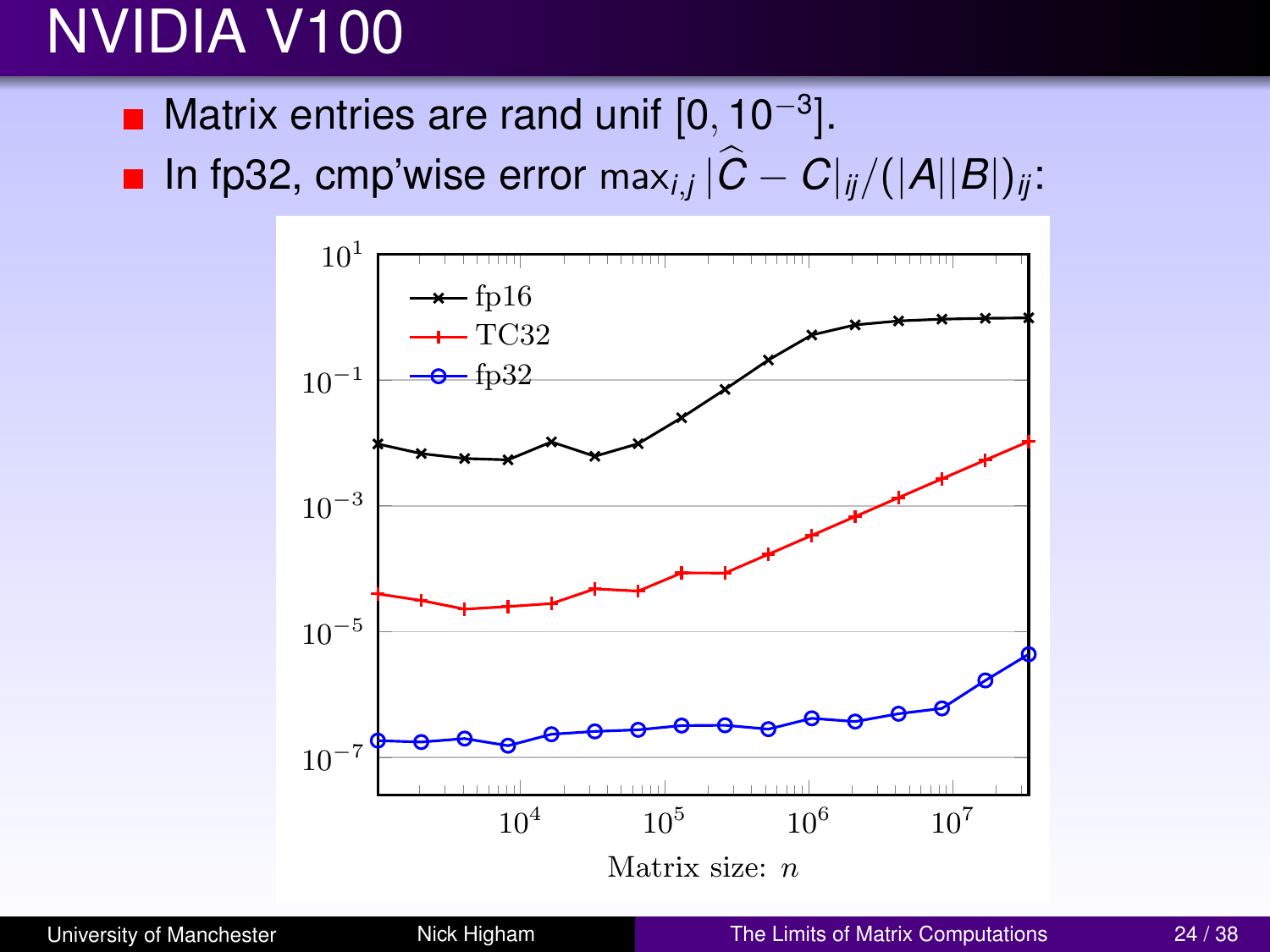# Probabilistic Error Analysis

Rounding error bounds above are **worst-case**.

*"To be realistic, we must prune away the unlikely. What is left is necessarily a probabilistic statement."*

*— Stewart, 1990*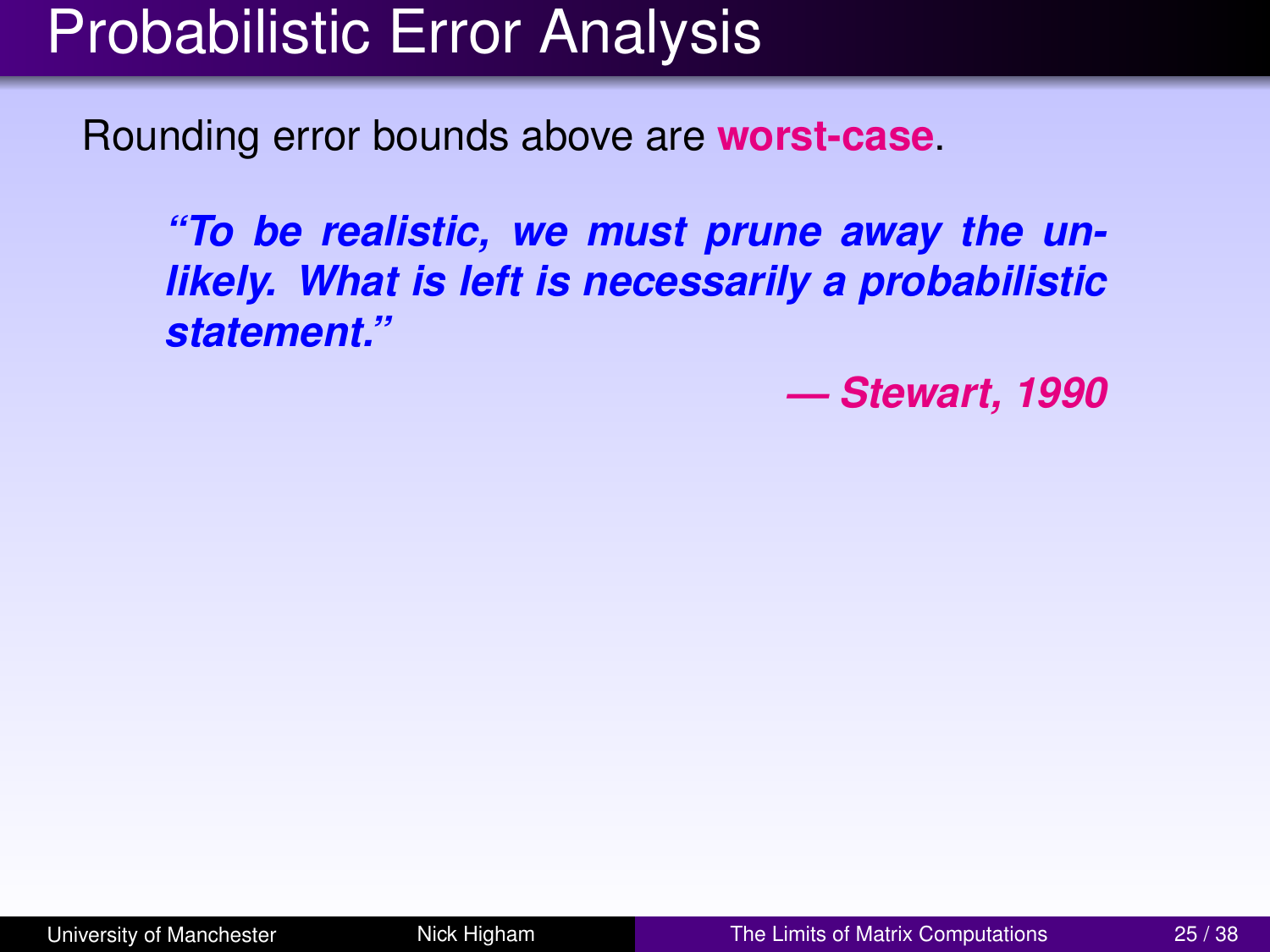## Statistical Effects

*"In general, the statistical distribution of the rounding errors will reduce considerably the function of n occurring in the relative errors. We might expect in each case that this function should be replaced by something which is no bigger than its square root."*

*— Wilkinson, 1961*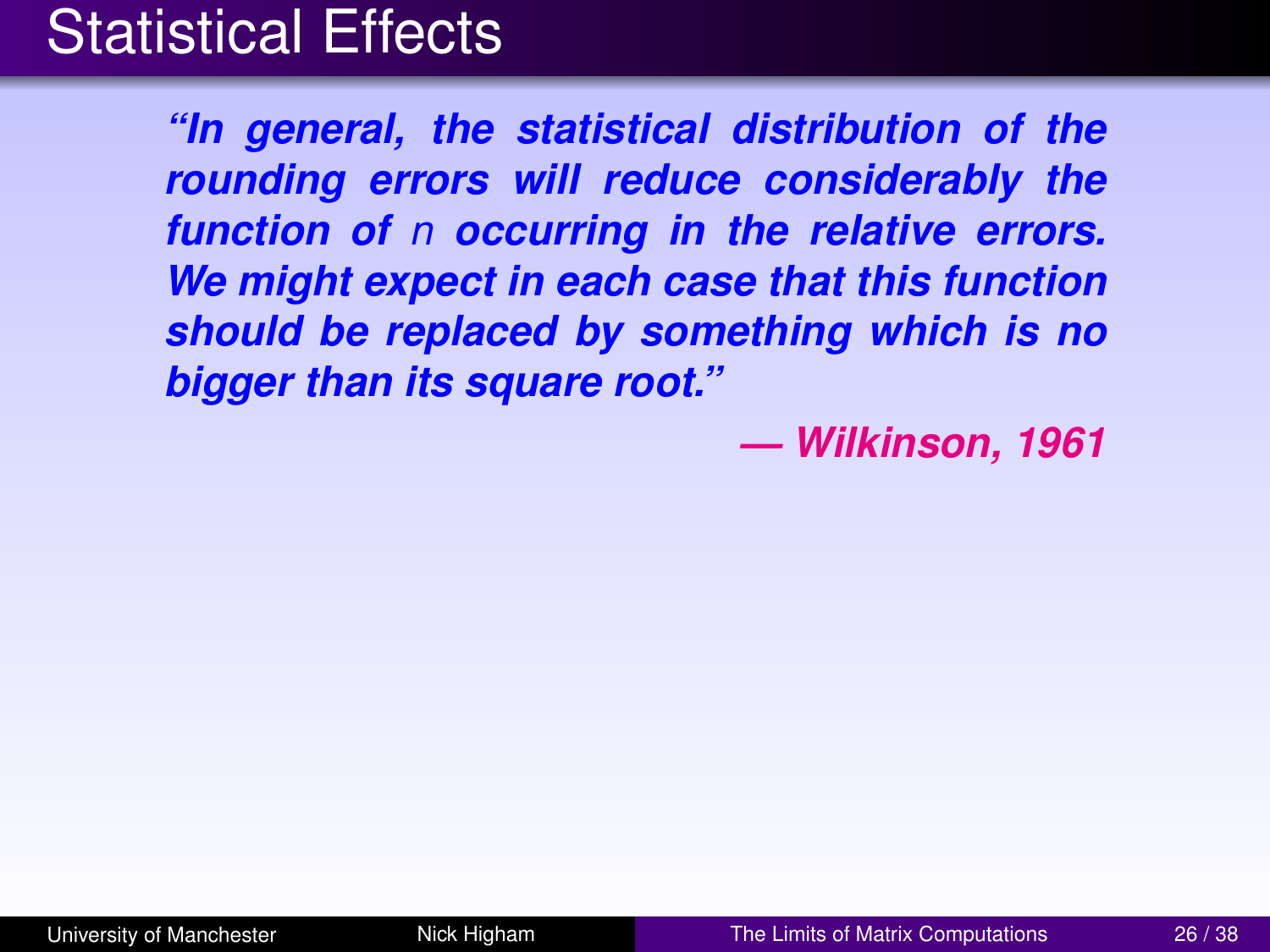## Statistical Effects

*"In general, the statistical distribution of the rounding errors will reduce considerably the function of n occurring in the relative errors. We might expect in each case that this function should be replaced by something which is no bigger than its square root."*

*— Wilkinson, 1961*

#### Limitations of central limit theorem argument

- **EXECUTE:** Rounding errors **independent** random variables of **mean zero**.
- **Applies only to first-order** part of error.
- *n* is **sufficiently large**.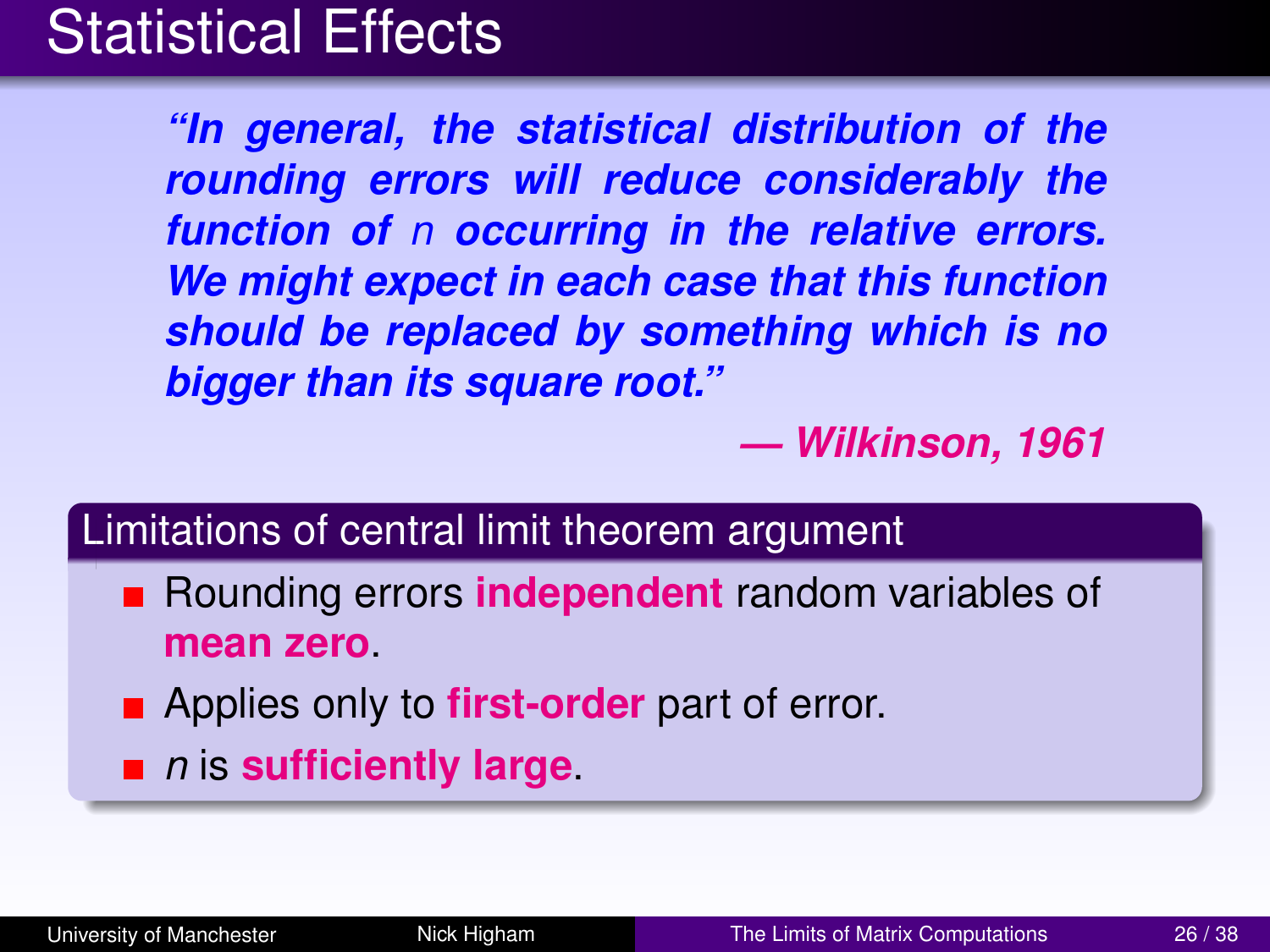# Standard Tool for Rounding Error Analysis

#### Theorem

If 
$$
|\delta_i| \le u
$$
 and  $\rho_i = \pm 1$  for  $i = 1 : n$  and  $nu < 1$  then

$$
\prod_{i=1}^n (1+\delta_i)^{\rho_i}=1+\theta_n,
$$

where

$$
|\theta_n|\leq \gamma_n:=\frac{nu}{1-nu}=nu+O(u^2).
$$

- $\blacksquare$  The basis of most rounding error analyses.
- We seek an analogous result with a smaller, but **probabilistic**, bound on  $\theta_n$ .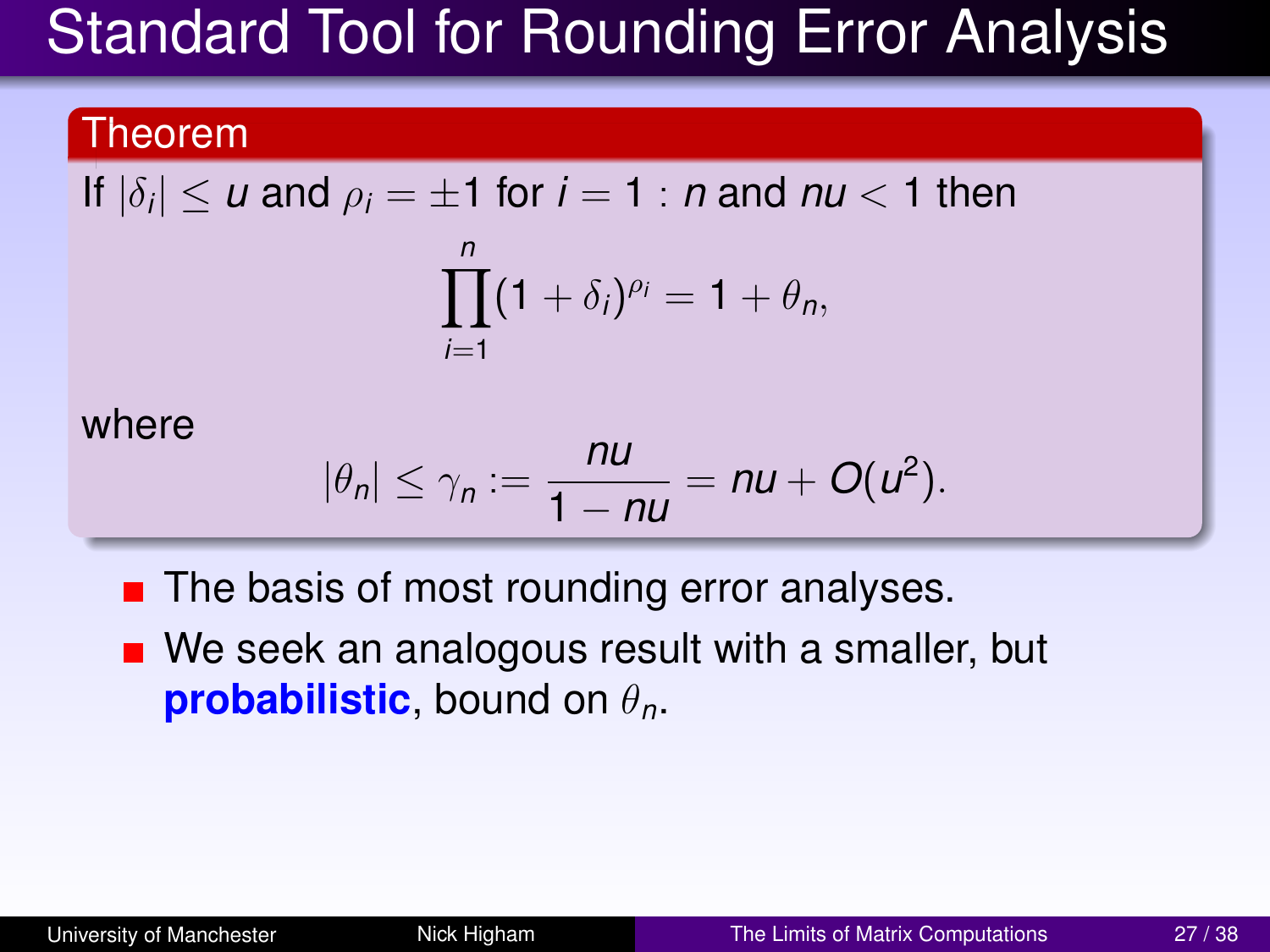# Assumptions for Probabilistic Analysis

### Model M

#### ■ Rounding error bound:

 $f(x \circ p y) = (x \circ p y)(1+\delta), \quad |\delta| \le u, \quad \text{op} \in \{+, -, *, /\}.$ 

#### **Mean independence**:

The computation generates  $\delta_1, \delta_2, \ldots$  that are random variables of mean zero such that

$$
\mathbb{E}(\delta_{k+1} | \delta_1,\ldots,\delta_k) = \mathbb{E}(\delta_{k+1}) = 0.
$$

**N** Weaker than assuming the  $\delta_i$  are independent.

 $\blacksquare$  The  $\delta_i$  need not be from same distribution.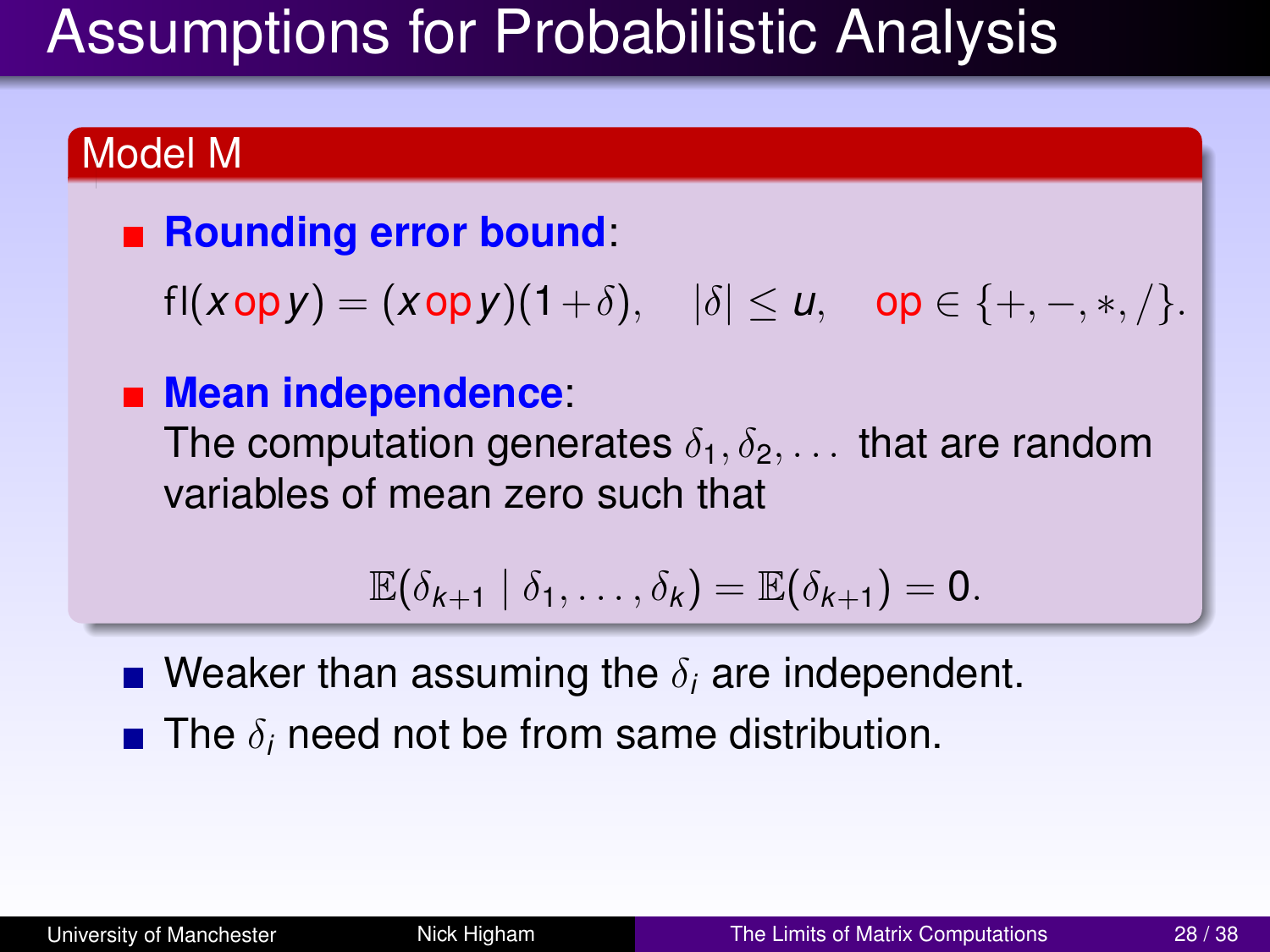# Probabilistic Analysis

### Theorem (Connolly, H & Mary, 2021)

Let  $\delta_1, \ldots, \delta_n$  satisfy Model M. For any constant  $\lambda > 0$  and  $\rho_i = \pm 1, i = 1: n$ 

$$
\prod_{i=1}^n (1+\delta_i)^{\rho_i}=1+\theta_n, \quad |\theta_n|\leq \widetilde{\gamma}_n(\lambda)\approx \lambda\sqrt{n}u,
$$

holds with probability at least 1 – 2  $\exp(-\lambda^2/2)$ .

- $\blacksquare$  Proof uses martingales.
- Valid for all *n*.
- Valid to all orders.
- **Explicit probability**  $P(\lambda)$  **(pessimistic).**
- Earlier result by **H & Mary (2020)** assumes indep.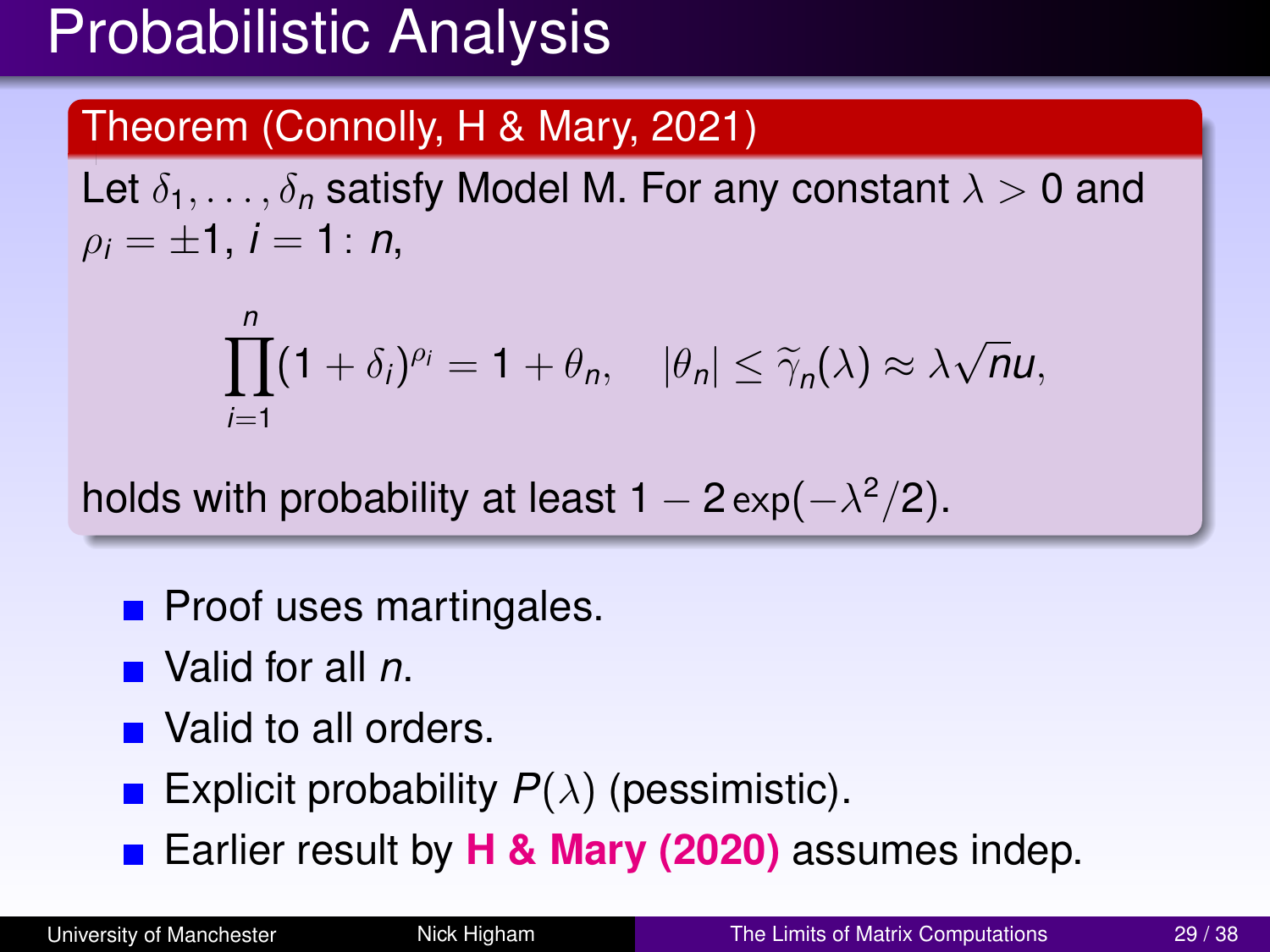## Inner Products

#### Theorem

Let  $s = x^T y$ , where  $x, y \in \mathbb{R}^n$ . Under Model M, the *computed*  $\hat{s}$  satisfies

$$
\widehat{\mathbf{s}} = (\mathbf{x} + \Delta \mathbf{x})^T \mathbf{y},
$$
  

$$
|\Delta \mathbf{x}| \leq \widetilde{\gamma}_n(\lambda) |\mathbf{x}| \approx \lambda \sqrt{n} \mathbf{u} |\mathbf{x}|,
$$

*with probability at least*  $1 - 2n \exp(-\lambda^2/2)$ *.* 

Similar results by **H & Mary (2020)**, **Ipsen & Zhou (2020)**.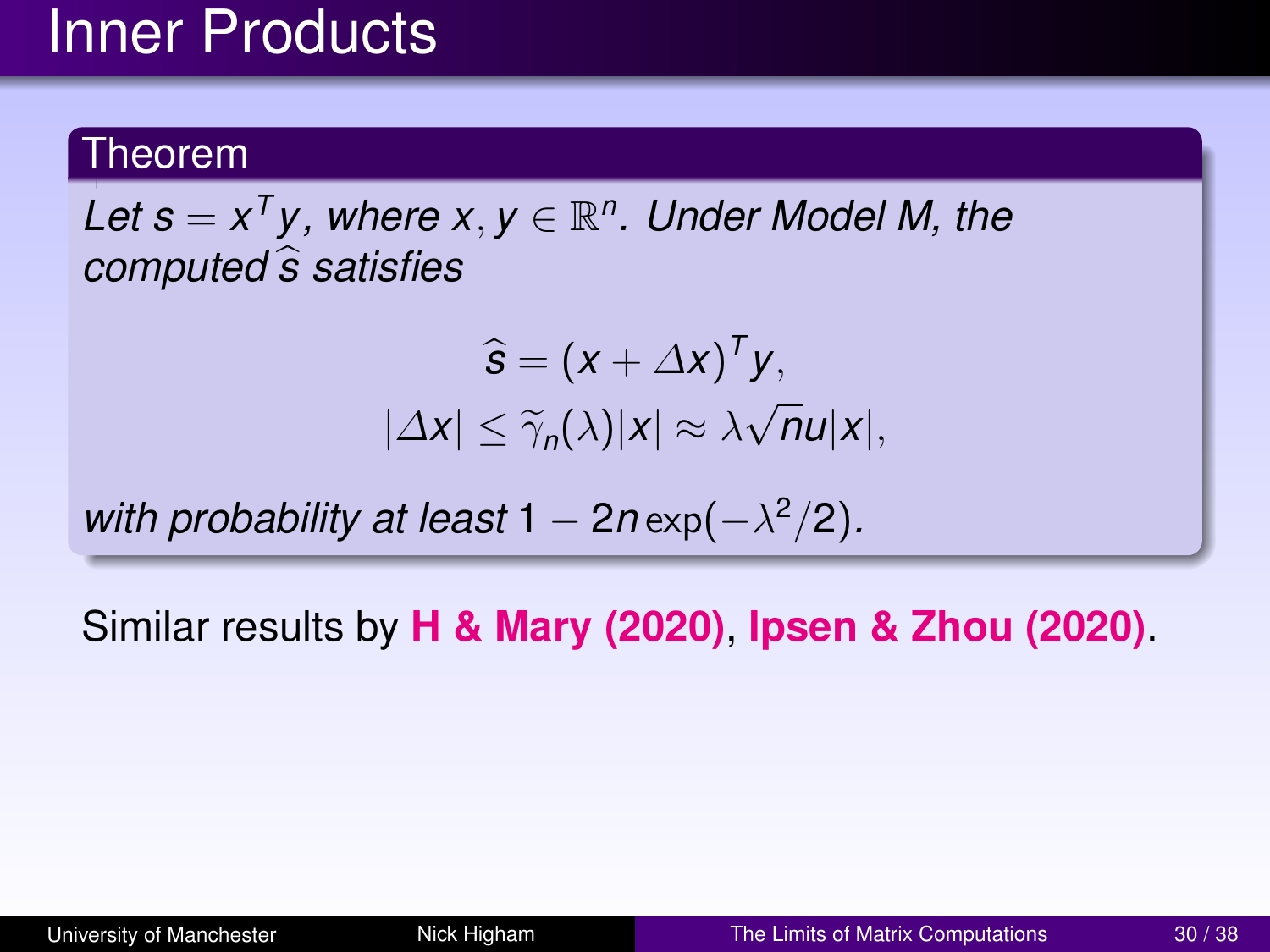## Linear Systems

#### Theorem

*Under Model M, the computed solution*  $\hat{x}$  to  $Ax = b$  from LU *factorization satisfies*

 $(A + \Delta A)\hat{x} = b, \quad |\Delta A| \leq (3\tilde{\gamma}_n(\lambda) + \tilde{\gamma}_n(\lambda)^2)|L||U|,$ 

*with probability at least*  $1 - 2n^3/3 \exp(-\lambda^2/2)$ *.*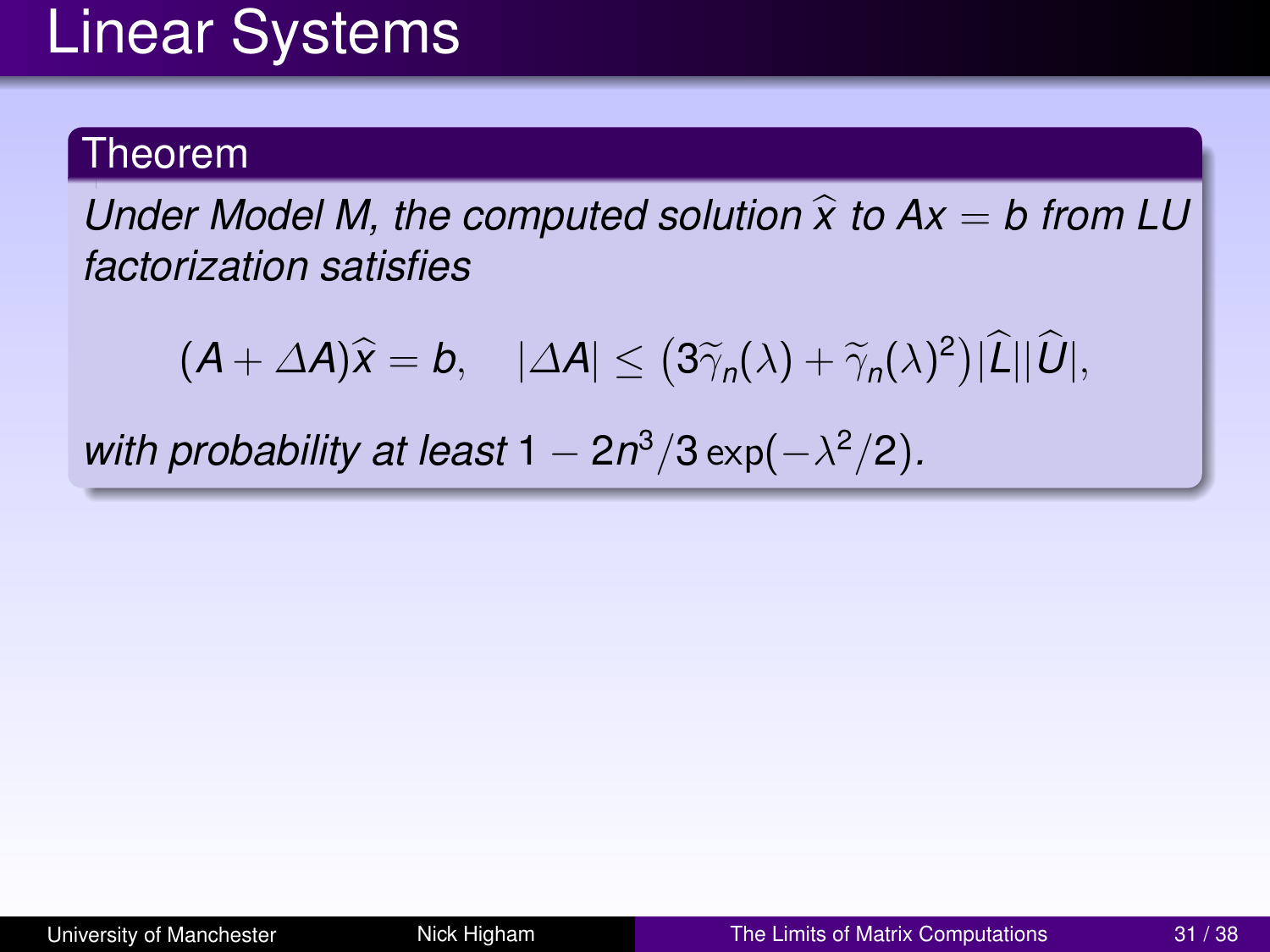## Real-Life Matrices

Solution of  $Ax = b$  (fp64), *b* from Uniform [0, 1], for 943 matrices from **SuiteSparse** collection  $(\lambda = 1)$ .



[University of Manchester](#page-0-0) Nick Higham [The Limits of Matrix Computations](#page-0-1) 32/38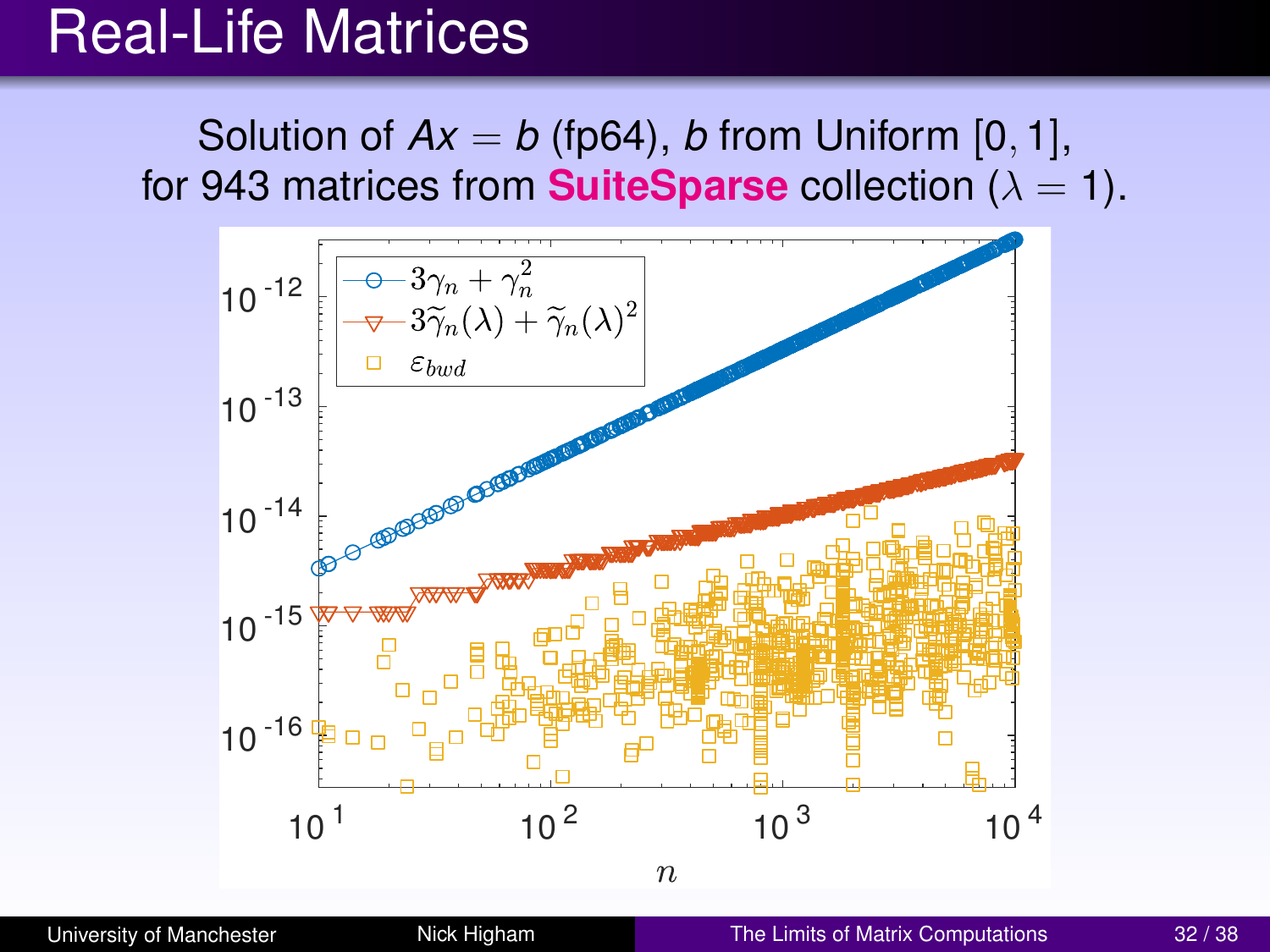# Probabilistic QR Error Bound

### Theorem (Connolly & H, 2022)

*Under Model M, for the computed*  $\widehat{R}$  ∈  $\mathbb{R}^{m \times n}$  *from Householder QR on A* ∈ R *m*×*n* (*m* ≥ *n*)*,* ∃ *orthogonal Q* ∈ R *<sup>m</sup>*×*<sup>m</sup> such that*

$$
A + \Delta A = Q\widehat{R},
$$
  

$$
\|\Delta a_j\|_2 \le c\lambda \sqrt{mn} u \|a_j\|_2 + O(u^2), \quad j = 1: n,
$$

*holds with probability at least*  $1 - 2mn \exp(-\lambda^2)$ .

#### Worst-case bound has *mnu*.

■ Square rooting of constant applies to Givens QR, too.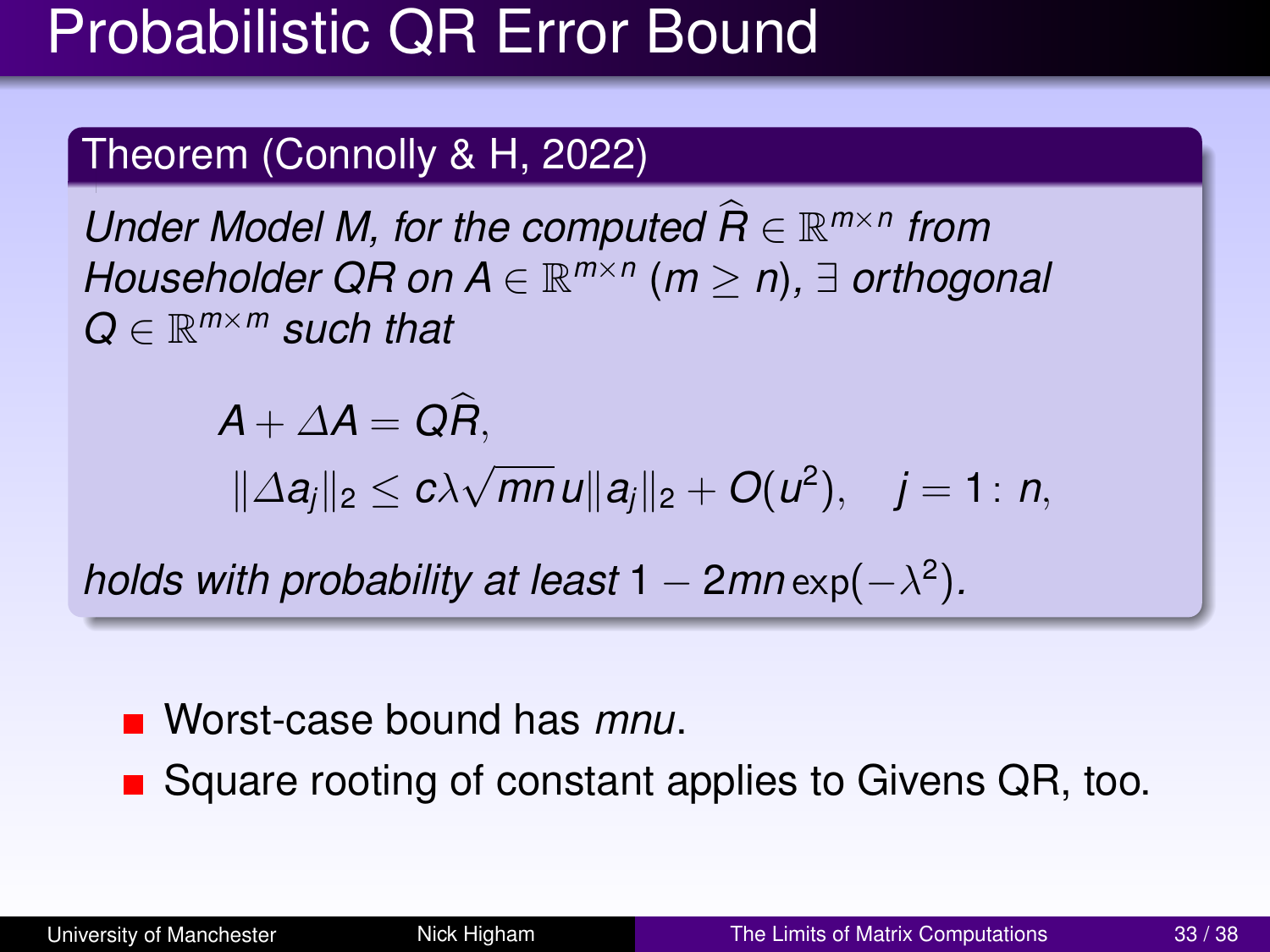# Stochastic Rounding

### **Forsythe (1950)**, . . . , **Croci et al. (2022)**.



### Theorem (Connolly, H & Mary, 2021)

*The rounding errors*  $\delta_1, \delta_2, \ldots$  *from stochastic rounding are rand. vars of mean* 0 *s.t.*  $\mathbb{E}(\delta_k | \delta_1, \ldots, \delta_{k-1}) = \mathbb{E}(\delta_k) = 0$ .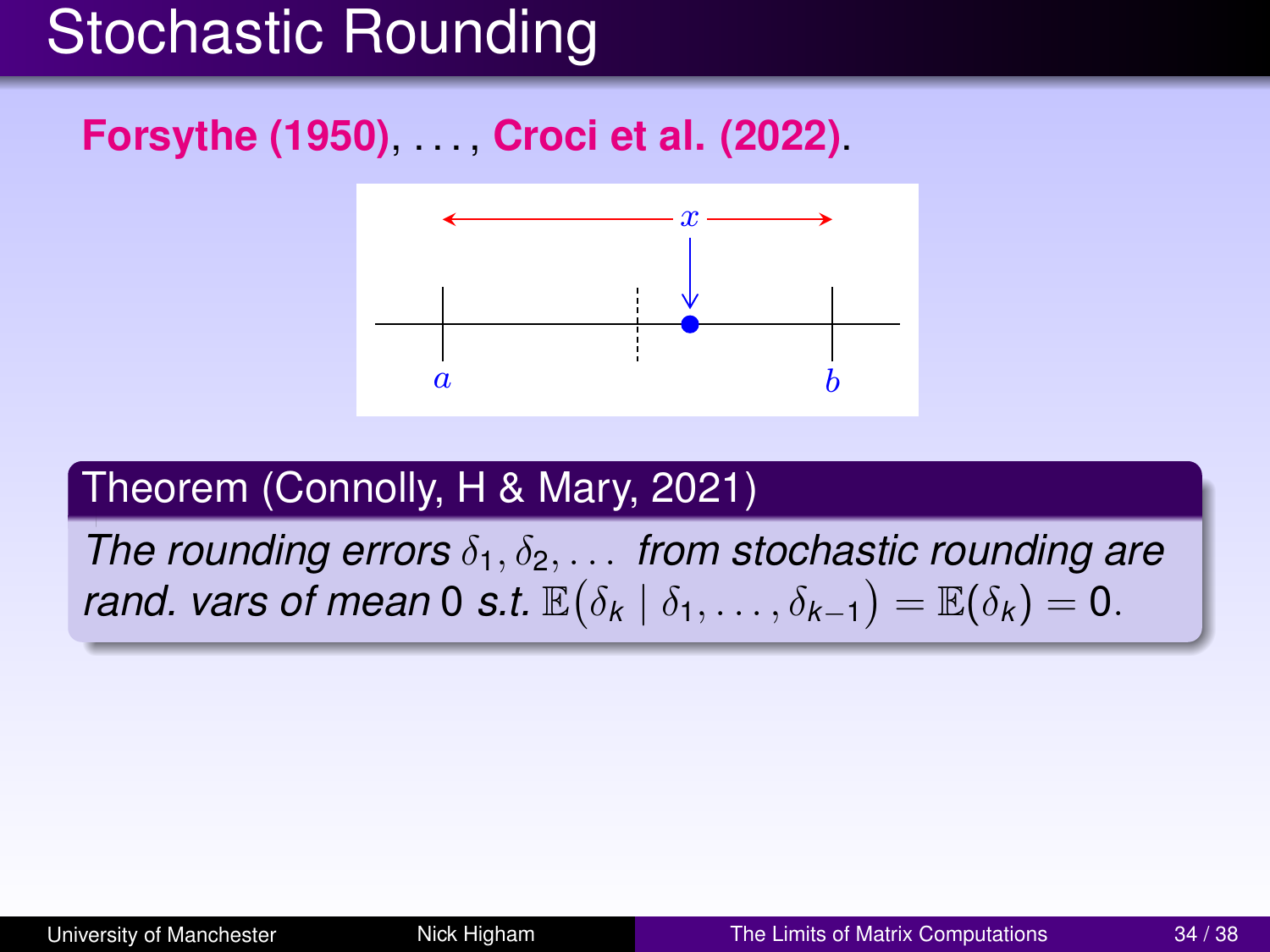# Stochastic Rounding

### **Forsythe (1950)**, . . . , **Croci et al. (2022)**.



### Theorem (Connolly, H & Mary, 2021)

*The rounding errors*  $\delta_1, \delta_2, \ldots$  *from stochastic rounding are rand. vars of mean* 0 *s.t.*  $\mathbb{E}(\delta_k | \delta_1, \ldots, \delta_{k-1}) = \mathbb{E}(\delta_k) = 0$ .

#### Stochastic rounding **always** satisfies the assumptions!

**For SR, we can** *always* **replace** *nu* **by √***nu* **in a worst-case** rounding error bound to obtain a probabilistic error bound.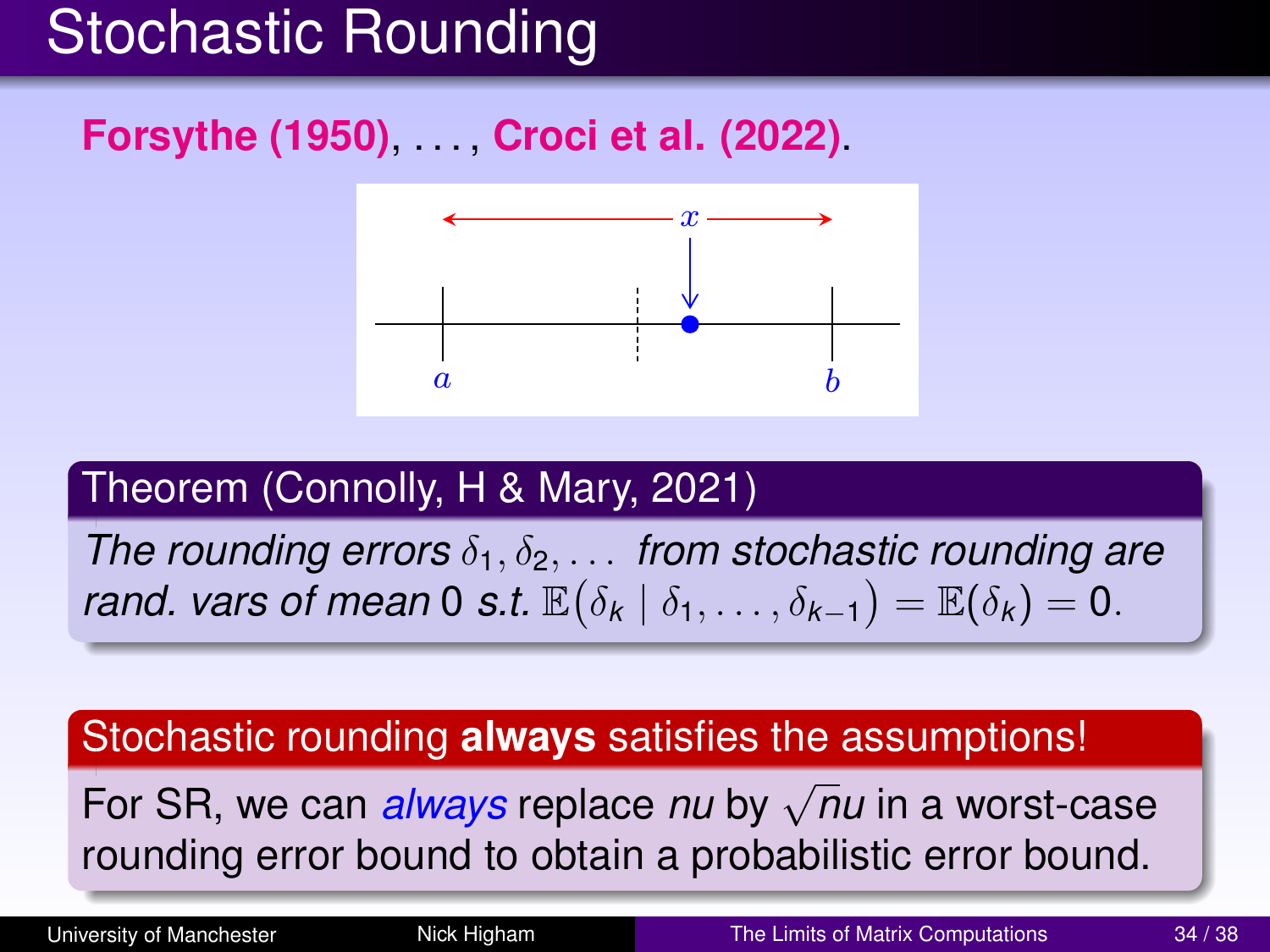# **Stagnation**

### **Harmonic sum**  $\sum_{k=1}^{n} 1/k$  in fp16.



### Stochastic rounding avoids *stagnation*!

[University of Manchester](#page-0-0) Nick Higham [The Limits of Matrix Computations](#page-0-1) 35/38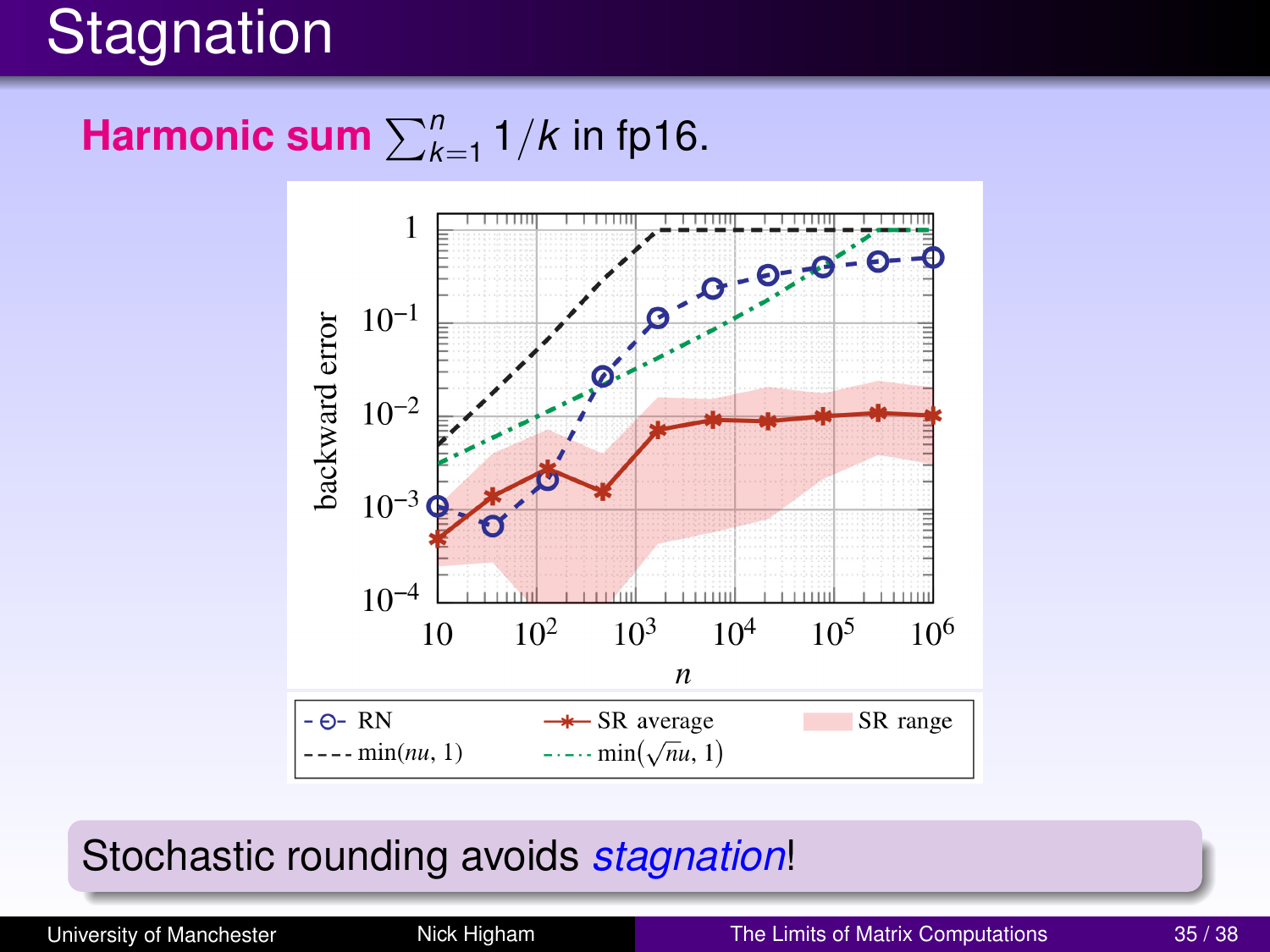## Random Data

#### Model M'

*dj* , *j* = 1: *n*, are independent random variables from a distribution of mean  $\mu_\mathsf{x}$  s.t.  $|\textit{d}_j| \leq \xi_\mathsf{d}, j=1 \colon n.$ **■**  $\mathbb{E}(\delta_k | \delta_1, \ldots, \delta_{k-1}, \mathbf{d}_1, \ldots, \mathbf{d}_n) = \mathbb{E}(\delta_k) = 0.$ 

#### Theorem (H & Mary, 2020)

*If*  $A \in \mathbb{R}^{m \times n}$  and  $B \in \mathbb{R}^{n \times p}$  Model M', with means  $\mu_A$ ,  $\mu_B$  and *bounds* ξ*A,* ξ*B, and let C* = *AB. Under Model M',*

$$
\max_{i,j}|(C-\widehat{C})_{ij}|\leq \left(\lambda|\mu_A\mu_B|\,n^{3/2}+(\lambda^2+1)\xi_A\xi_Bn\right)u+O(u^2)
$$

*with probability at least*  $P(\lambda) = 1 - 2m p \exp(-\lambda^2/2)$ *.*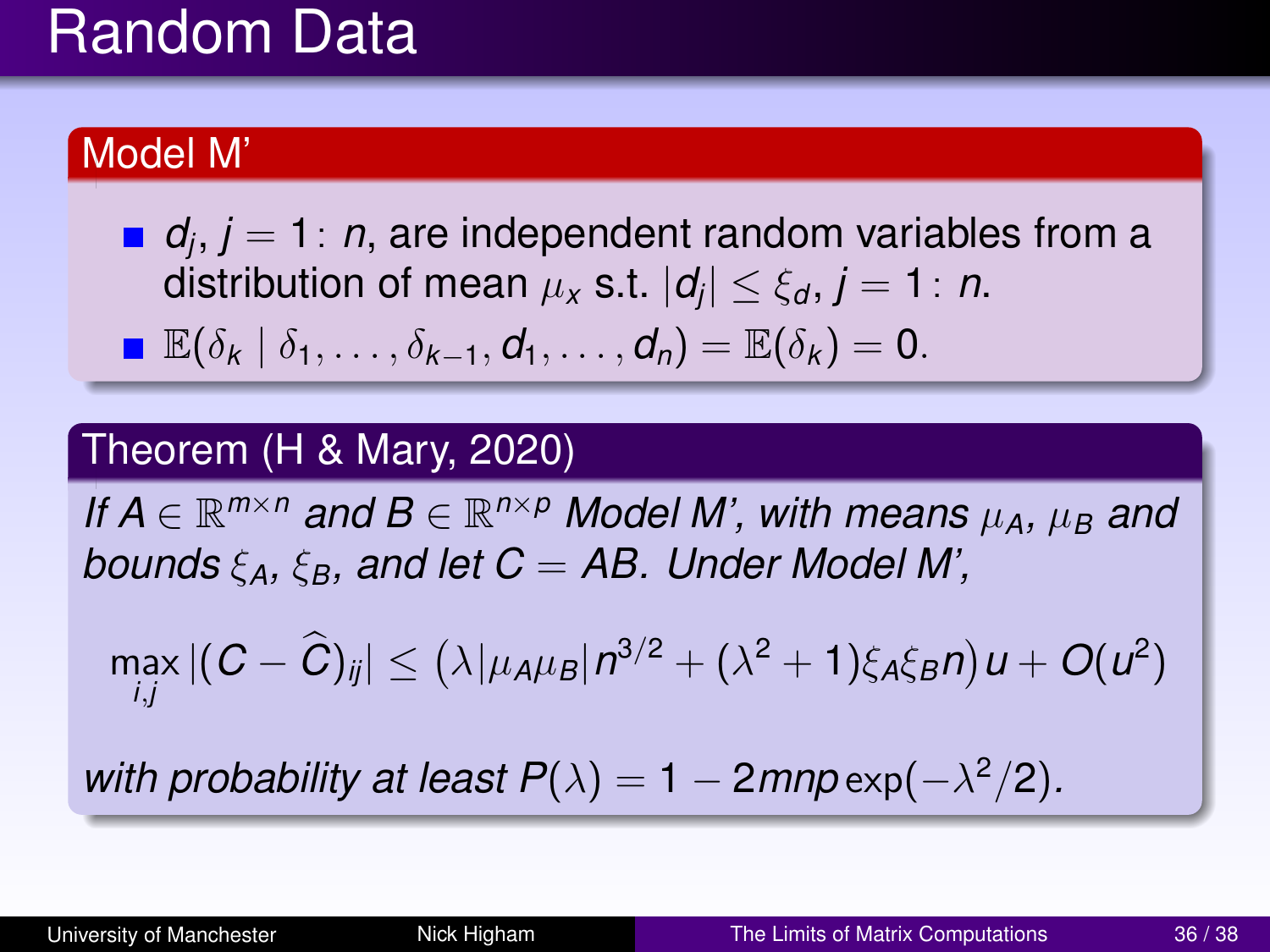# Putting It All Together

- Block algs reduce error bound by factor *b*.
- $\blacksquare$  For blocking at multiple levels, the reduction factors can accumulate.
- Extended precision registers and (block) FMAs give automatic accuracy boost.
- Block size  $b = 256$  and 80-bit registers reduces error bound by factor 256  $\times$  2048  $=$  5.2  $\times$  10<sup>5</sup>.
- Prob error anal. says " $f(n)u \to \sqrt{f(n)}u$ ".
- Prob. error anal. applies to blocked algs. Error constant (*b* + *n*/*b* − 1)*u* for a blocked inner product translates to √  $(\sqrt{b} + \sqrt{n/b})u$  in a prob. bound.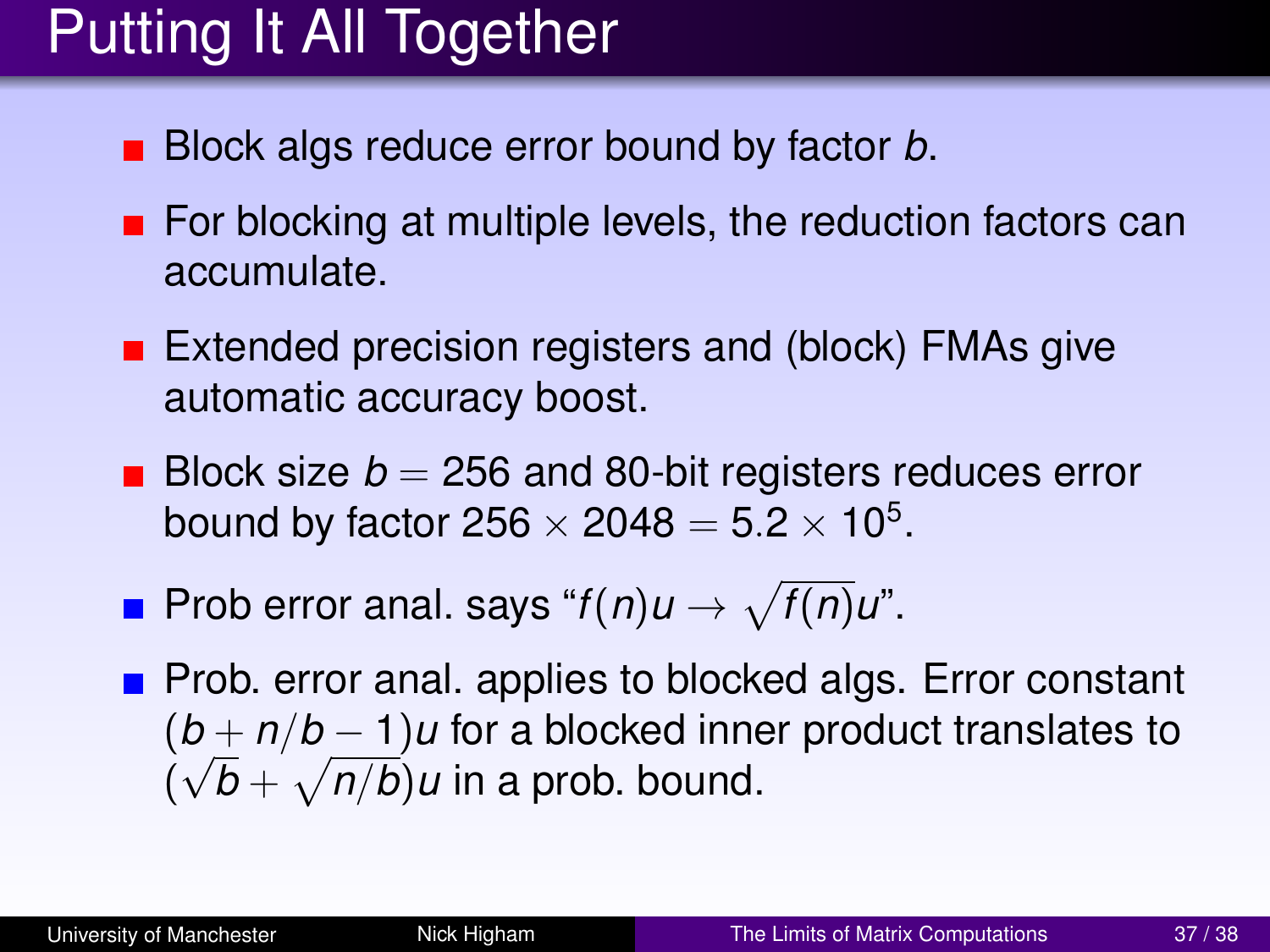## **Conclusions**

- Classical analyses **no longer guarantee the numerical stability** of classical algorithms for all *n* and *u* of interest,
- **Block algs** (designed for speed) & **hardware features** give significant accuracy boosts.
- New **probabilistic bounds** show " $f(n)u \to \sqrt{f(n)}u$ ". Even these bounds often very pessimistic.
- $\blacksquare$  We often do better than we can currently explain.

#### **Slides at <https://bit.ly/hksiam22>**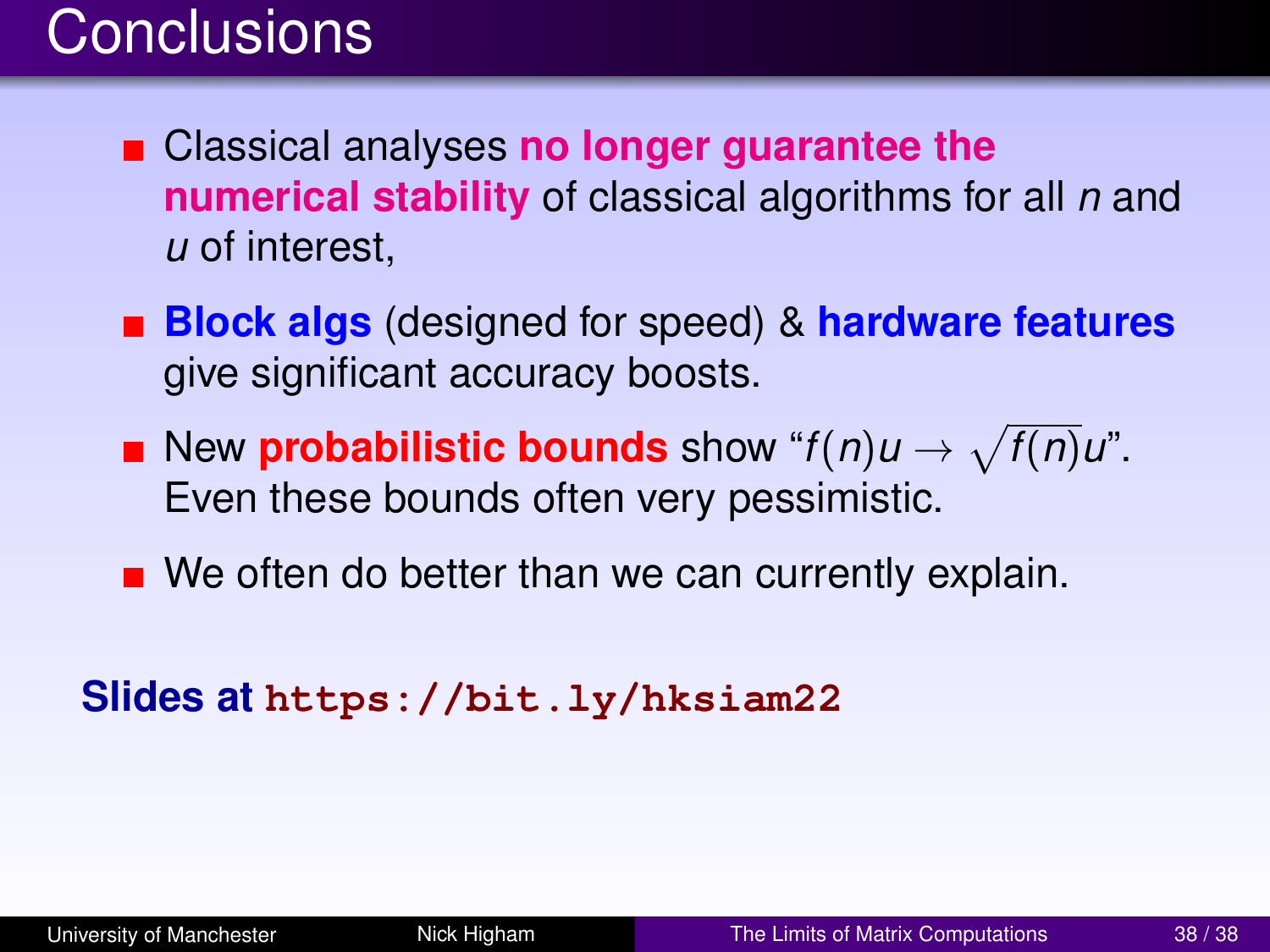## References I

- Pierre Blanchard, Nicholas J. Higham, Florent Lopez, Theo Mary, and Srikara Pranesh. [Mixed precision block fused multiply-add: Error analysis](https://doi.org/10.1137/19M1289546) [and application to GPU tensor cores.](https://doi.org/10.1137/19M1289546) *SIAM J. Sci. Comput.*, 42(3):C124–C141, 2020.
- **Pierre Blanchard, Nicholas J. Higham, and Theo Mary.** [A class of fast and accurate summation algorithms.](https://doi.org/10.1137/19M1257780) *SIAM J. Sci. Comput.*, 42(3):A1541–A1557, 2020.
- 螶 Michael P. Connolly, Nicholas J. Higham, and Theo Mary.

[Stochastic rounding and its probabilistic backward error](https://doi.org/10.1137/20m1334796) [analysis.](https://doi.org/10.1137/20m1334796)

*SIAM J. Sci. Comput.*, 43(1):A566–A585, 2021.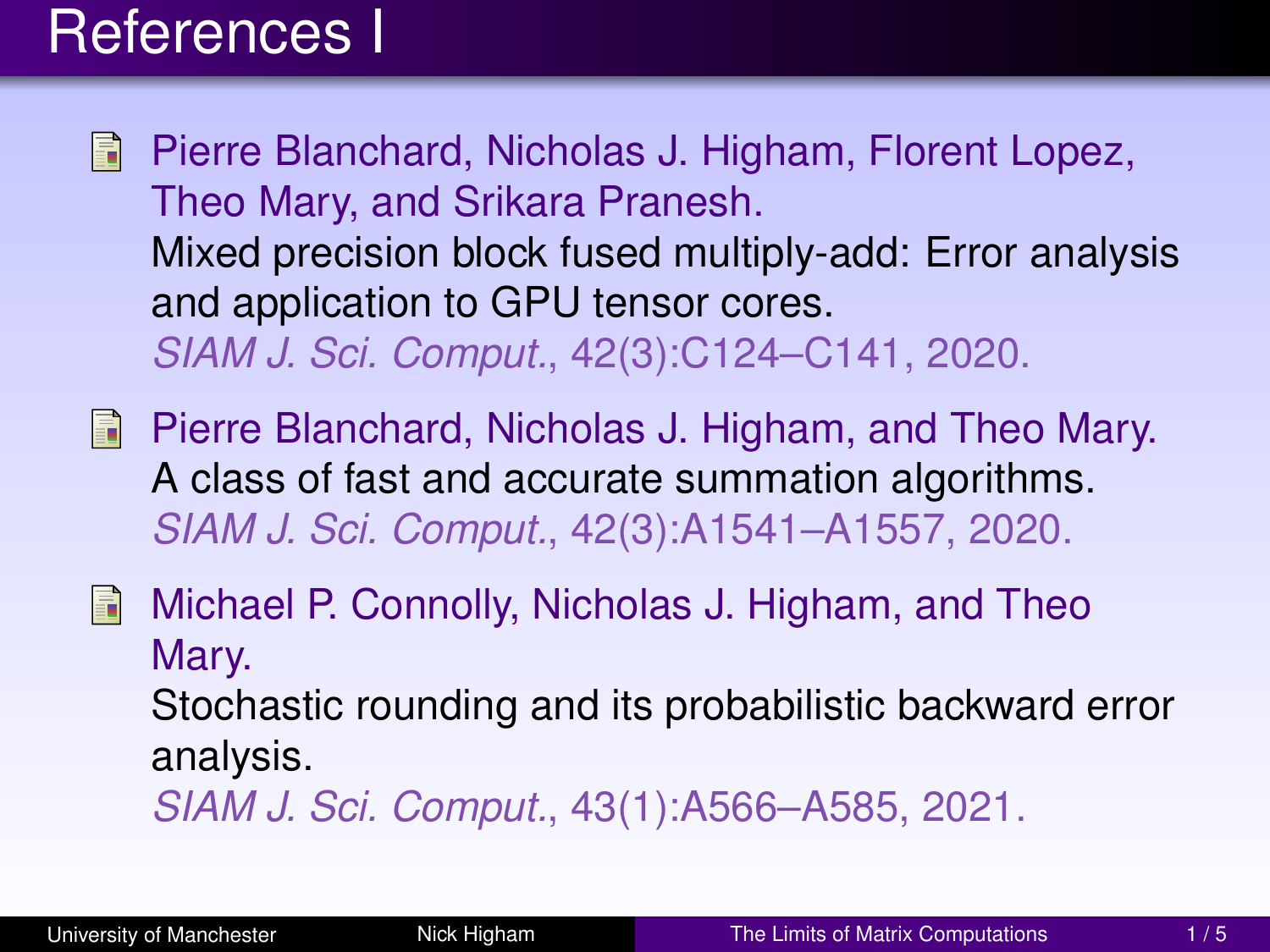## References II

- Matthieu Courbariaux, Yoshua Bengio, and Jean-Pierre Ħ David.
	- [BinaryConnect: Training deep neural networks with](http://papers.nips.cc/paper/5647-binaryconnect-training-deep-neural-networks-with-binary-weights-during-propagations.pdf) [binary weights during propagations.](http://papers.nips.cc/paper/5647-binaryconnect-training-deep-neural-networks-with-binary-weights-during-propagations.pdf)

In *Advances in Neural Information Processing Systems 28*, C. Cortes, N. D. Lawrence, D. D. Lee, M. Sugiyama, and R. Garnett, editors, Curran Associates, Inc., 2015, pages 3123–3131.

**Matteo Croci, Massimiliano Fasi, Nicholas J. Higham,** Theo Mary, and Mantas Mikaitis. [Stochastic rounding: Implementation, error analysis and](https://doi.org/10.1098/rsos.211631) [applications.](https://doi.org/10.1098/rsos.211631)

*Roy. Soc. Open Sci.*, 9(3):1–25, 2022.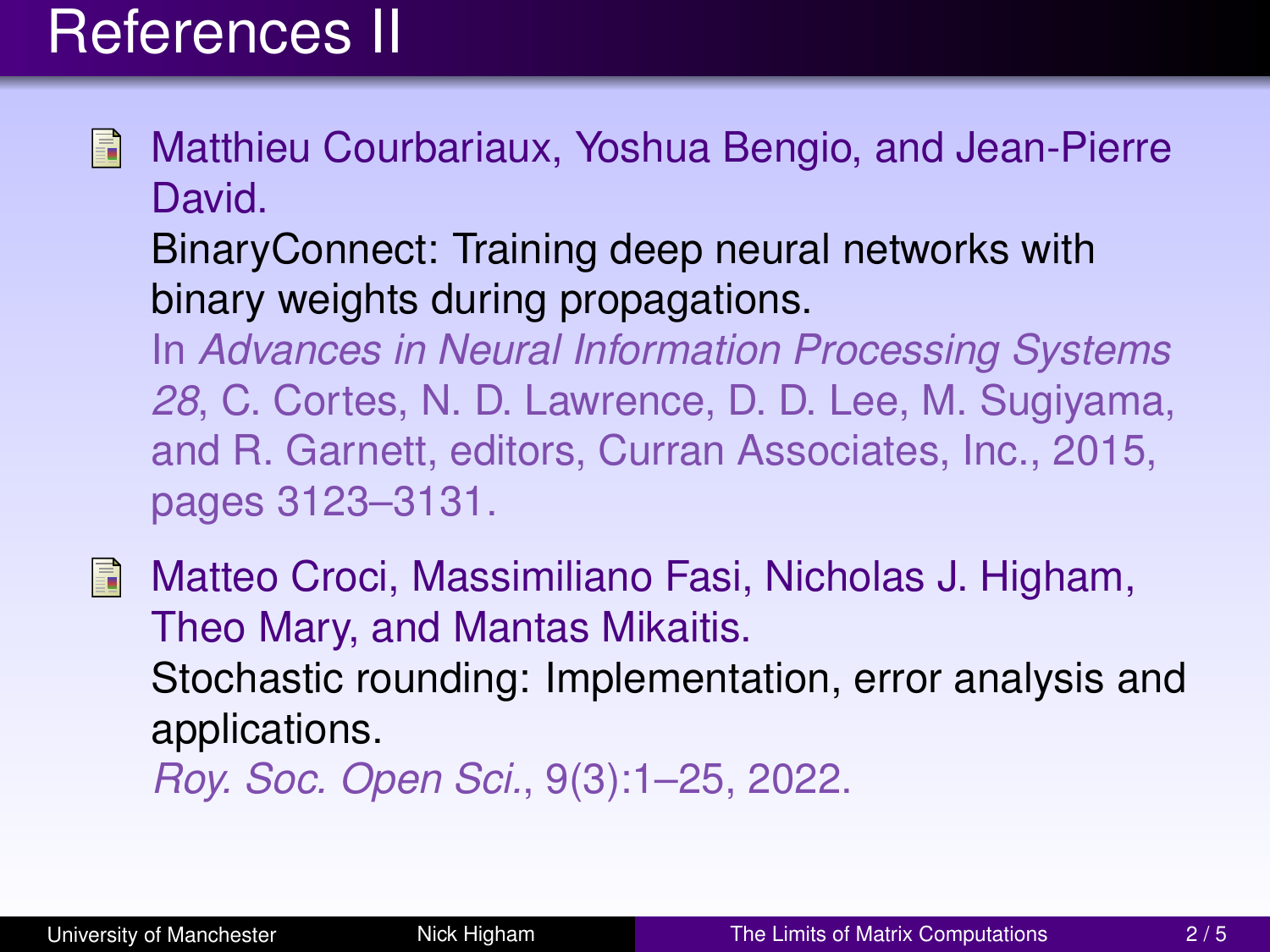# References III

**Jeffrey Dean.** 

[The deep learning revolution and its implications for](https://arxiv.org/abs/1911.05289) [computer architecture and chip design.](https://arxiv.org/abs/1911.05289) ArXiv:1911.05289v1, November 2019.

George E. Forsythe. [Reprint of a note on rounding-off errors.](https://doi.org/10.1137/1001011) *SIAM Rev.*, 1(1):66–67, 1959.

**James W. Hanlon.** New chips for machine intelligence. [https://jameswhanlon.com/](https://jameswhanlon.com/new-chips-for-machine-intelligence.html) [new-chips-for-machine-intelligence.html](https://jameswhanlon.com/new-chips-for-machine-intelligence.html), October 2019. Accessed November 27, 2019.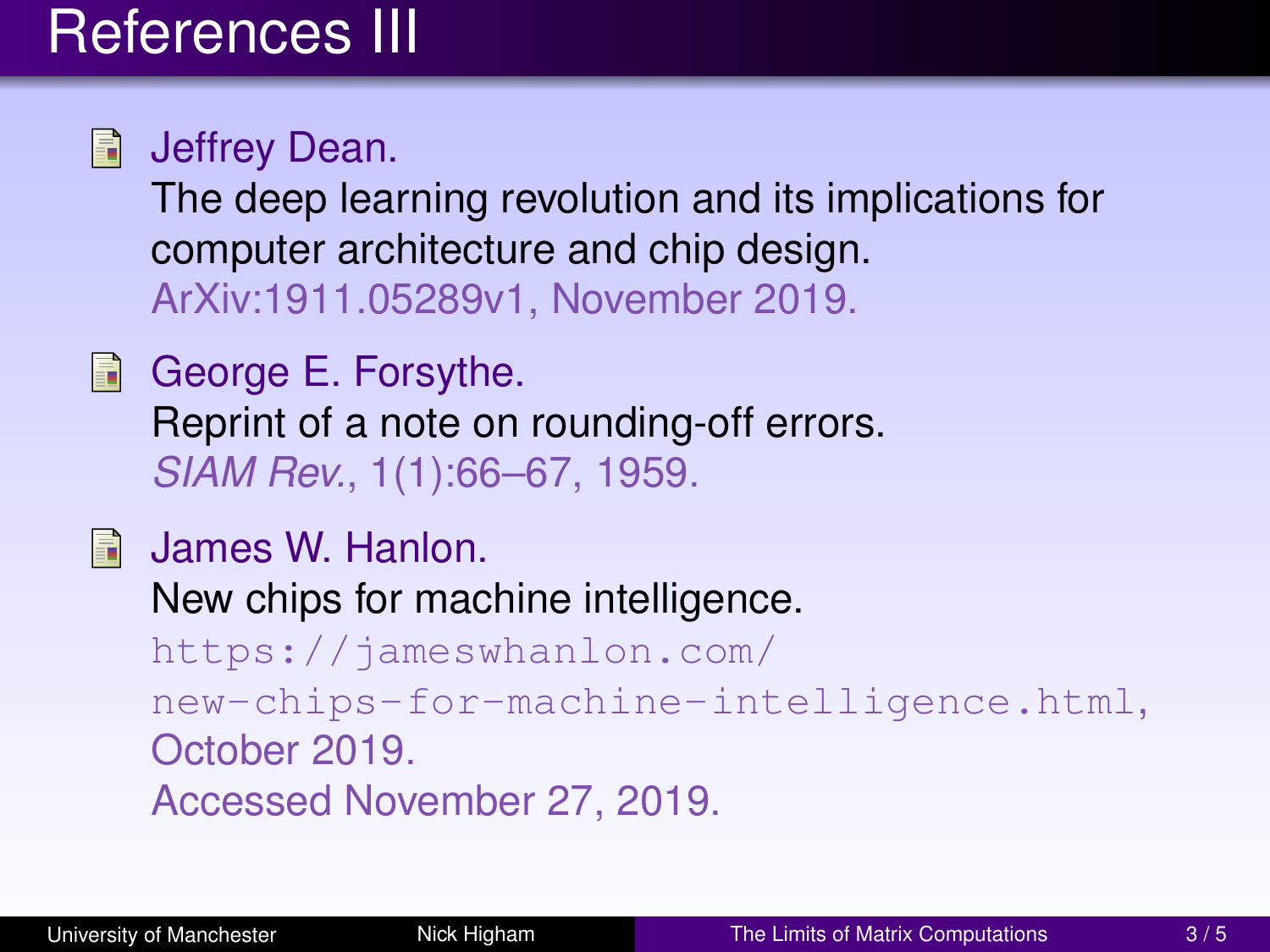# References IV

Nicholas J. Higham. F.

[Numerical stability of algorithms at extreme scale and](http://eprints.maths.manchester.ac.uk/2833/) [low precisions.](http://eprints.maths.manchester.ac.uk/2833/)

MIMS EPrint 2021.14, Manchester Institute for Mathematical Sciences, The University of Manchester, UK, September 2021. 21 pp.

To appear in Proc. Int. Cong. Math.

**Nicholas J. Higham and Theo Mary.** [A new approach to probabilistic rounding error analysis.](https://doi.org/10.1137/18M1226312) *SIAM J. Sci. Comput.*, 41(5):A2815–A2835, 2019.